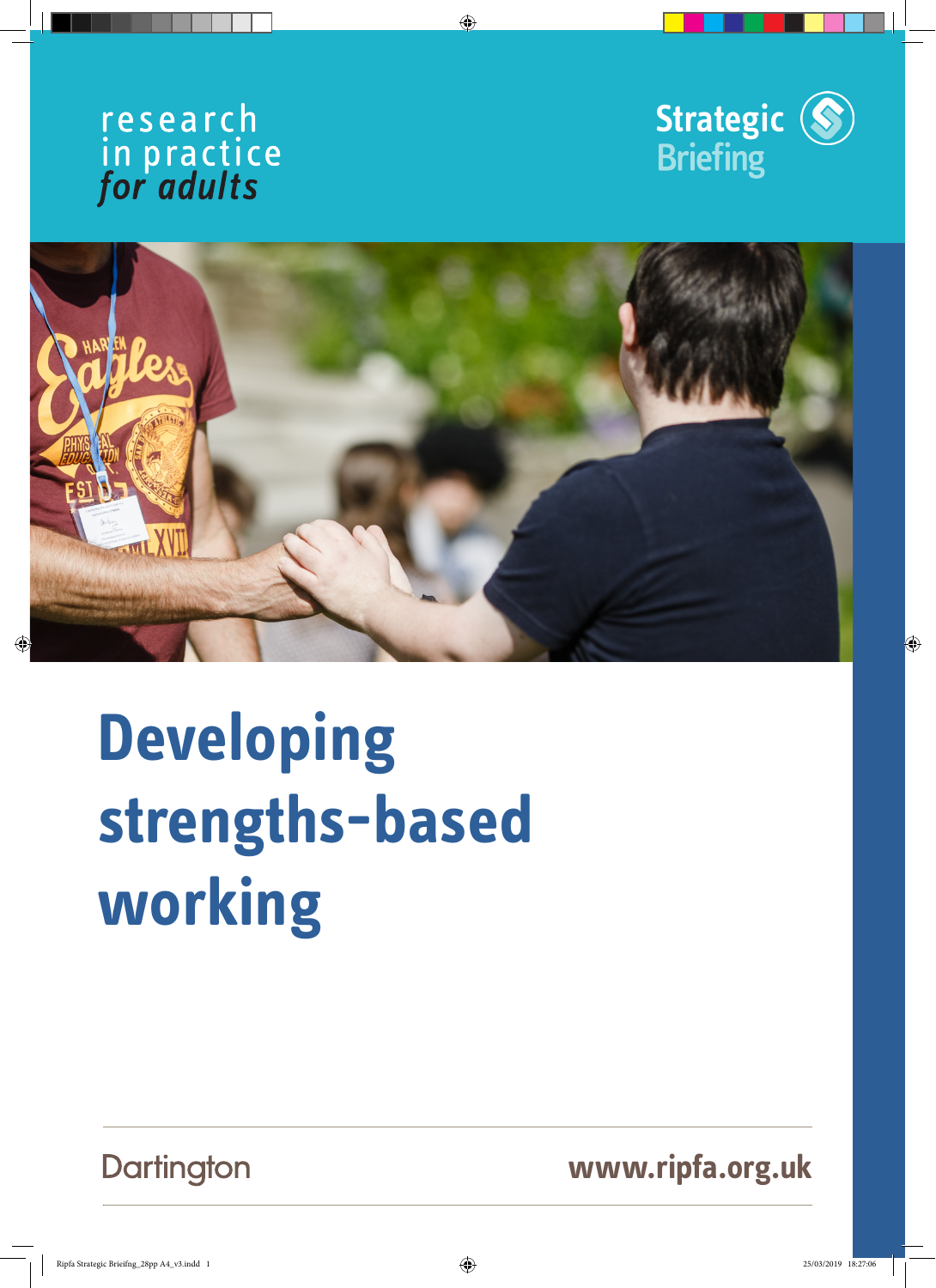## **Developing strengths-based working**

*But this social worker, she did it. It took those incredible reserves of resilience, perseverance, empathy, commitment and skill that are the hallmark of all good social workers. She did the normal social work stuff – arranging support, making suggestions – but more importantly, she saw me as a person. She was prepared to think flexibly, listen to me and what I wanted, and think of different ways to help me move out of that dark place.* 

**(Farquharson, 2017)**

This Strategic Briefing presents some of the evidence which sits behind the concept of strengths-based working. It explores the reasons why strengths-based working is being widely adopted and provides an overview of specific models and practice examples for all those working in adult social care. It aims to support strategic leaders in developing and communicating locally relevant approaches.

#### **Definitions and development**

One of the most useful and frequently quoted definitions of strengths-based practice is provided by the Social Care Institute for Excellence (SCIE) (2015):

*'A collaborative process between the person supported by services and those supporting them, allowing them to work together to determine an outcome that draws on the person's strengths and assets.* 

*As such, it concerns itself principally with the quality of the relationship that*  develops between those providing support and those being supported, as well *as the elements that the person seeking support brings to the process.* 

*Working in a collaborative way promotes the opportunity for individuals to be co-producers of services and support rather than solely consumers of those services'.*

Health and social care professionals need no encouragement to adopt strengths-based working as defined by SCIE. It is a feature of qualifying training programmes and has been intrinsic to professions such as social work for over a century. The Seebohm report (1968) with its emphasis on care in the community and the financial benefits of preventative care, argued against a 'symptom-based approach', while Barclay (1982) reaffirmed that social work should be a balance of casework and community work (Fox, 2013).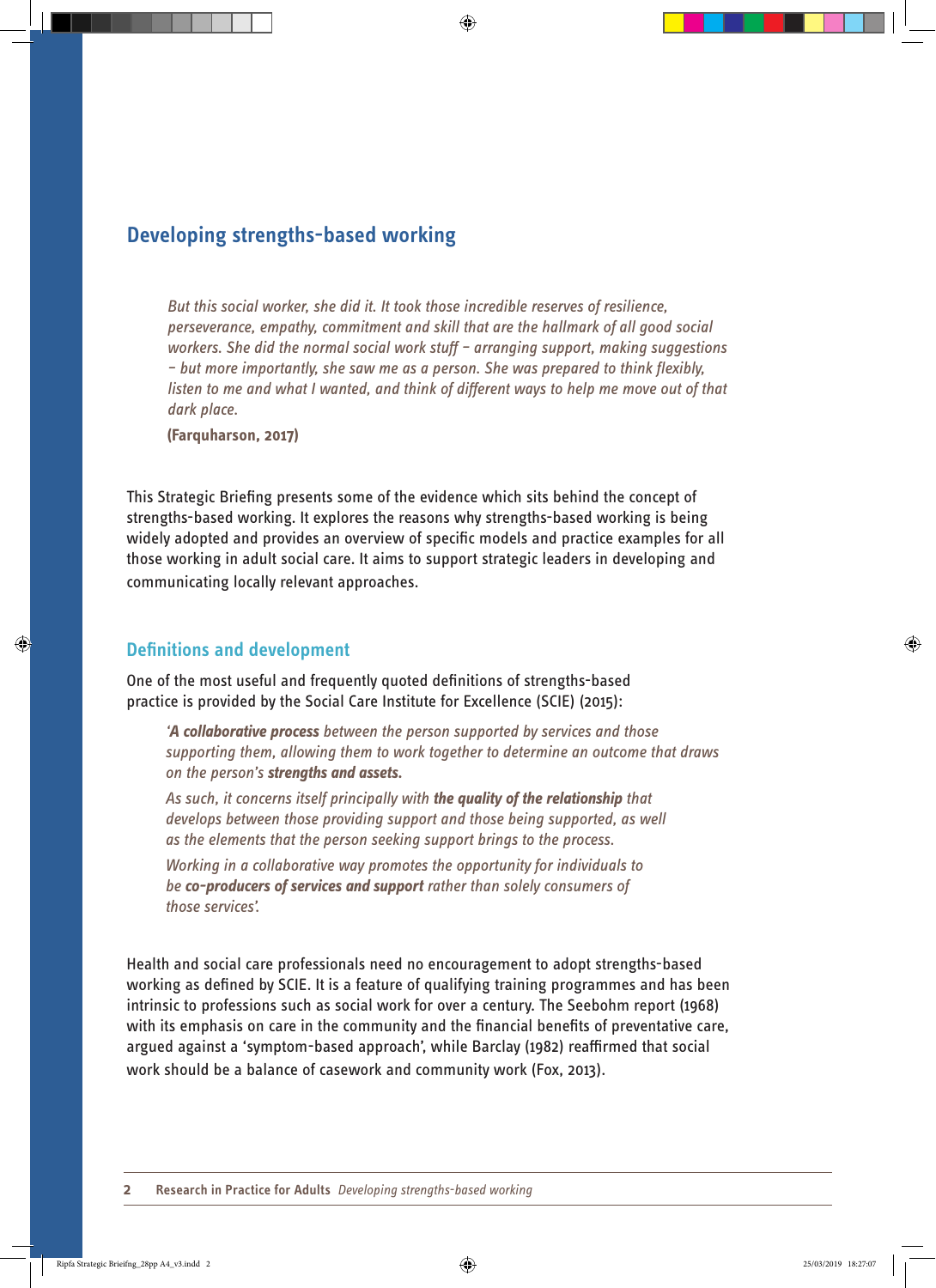Strengths-based working was fundamental to the development of social casework, as this quote reveals:

*Our first question to someone who comes to us for help should not be... "What problems bring you here today?" but rather... "You have lived life thus far, tell me how you have done it."* 

**(Reynolds, 1951)**

The strengths approach underpins the work of developmental psychologists, such as Erikson, Maslow, and Rogers, focusing on innate problem-solving skills and self-actualisation. Similarly, it is a component of the interactional approach (Schwartz, 1977) and a range of methods employed by professionals responsible for adults' social care. Even problem-solving methods such as task-centred practice build on a person's strengths, drawing on their own abilities and expertise about their situation in order to address problems. As Lyn Romeo, Chief Social Worker (England, Adults) notes, strengths-based working also has 'clear historical links with community development social work of the 1970s, another period of austerity and public service cuts' (Romeo, 2017).

In social work the concept of the 'strengths perspective' was developed by social work academics at the University of Kansas (Weick et al, 1989; Rapp and Sullivan, 2014). Their research was stimulated by mental health practitioners who were particularly outraged at the reductionist, deficit-oriented pathologising of people with mental ill-health, not least by DSM IV (*Diagnostic and Statistical Manual of Mental Disorders*, 4th Edition, published in 1952). They maintained that the strengths perspective 'rests on an appreciation of the positive attributes and capabilities that people express and... the ways in which individual and social resources can be developed and sustained' (Weick et al, 1989).

Definitions of the strengths perspective are many and varied over time, but generally involve statements of its underlying principles, of which the following are an example:

- **1.** People can learn, grow and change.
- **2.** The focus is on individual strengths rather than deficits.
- **3.** The community is viewed as an oasis of resources.
- **4.** The individual is the director of the helping process.
- **5.** The worker-service user relationship is primary and essential.
- **6.** The primary setting for the work is the community.

(Adapted from Chamberlain and Rapp in Rapp and Sullivan, 2014)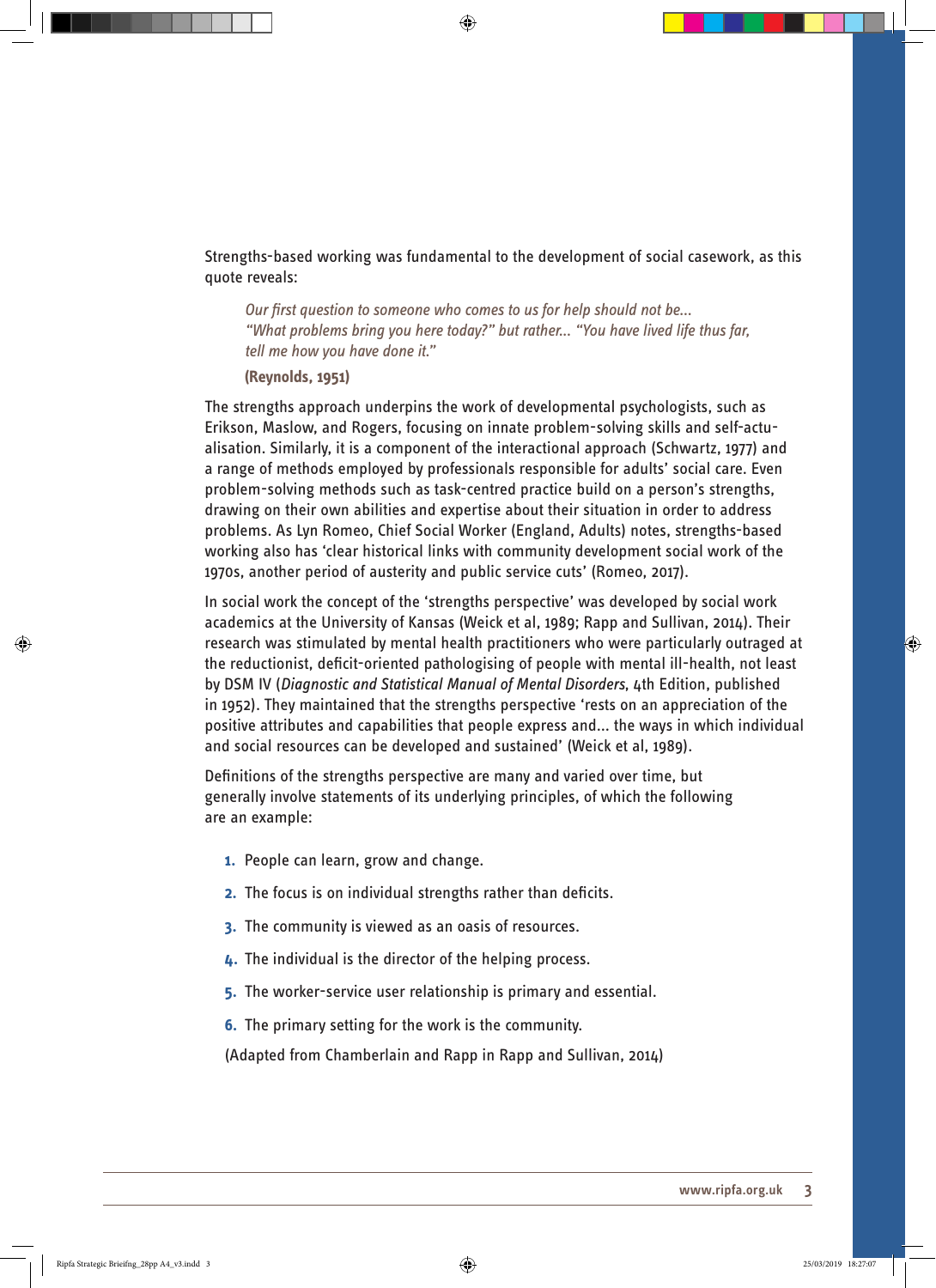Another reason why strengths-based working appeals to professionals especially is that it embodies core professional values – see below:

*Occupational therapists 'take an asset-based approach, analysing and utilising the strengths of the individual, the environment, and the community in which a person lives and functions.'* (RCOT, 2017: 2/1: 2)

*'Social workers should focus on the strengths of all individuals, groups and communities and thus promote their empowerment'.* (IFSW, 2012a: 4.1.4; BASW, 2014, 2.1.5)

*Social work education should be informed by 'the 'assumption, identification and recognition of strengths and potential of all human beings'.* (IFSW, 2012b: 4.2.4)

*Nurses are required to 'work in partnership with people to make sure you deliver care effectively' and 'recognise and respect the contribution that people can make to their own health and wellbeing'.*

(NMC, 2015: 4-5/Sections 2.1 – 2.2)

These value statements and SCIE's definition reflect the overarching principles for National Institute for Health and Care Excellence (NICE) guidelines derived from people's experiences in adult social care services:

*'1.1.1 Recognise that each person who uses services is an individual. Use each person's self-defined strengths, preferences, aspirations and needs as the basis on which to provide care and support to live an independent life.* 

*1.1.2 Support people to maintain their independence. This means finding out what people want from their life and providing the support and assistance they need to do this'.* 

(NICE, 2018)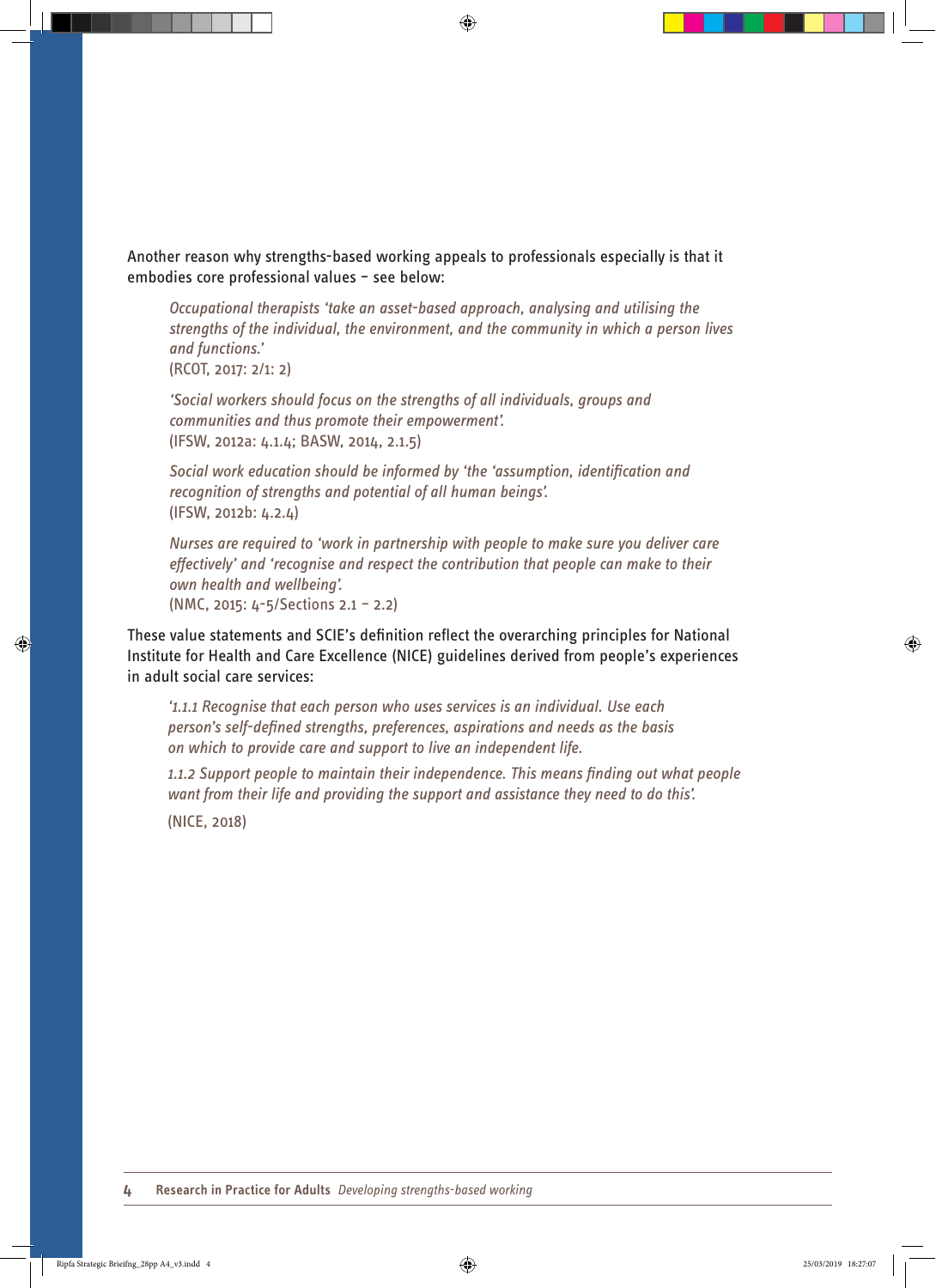#### **Law and policy**

Radical reform of the law and policy governing adult social care has resulted in a clear, unequivocal mandate for strengths-based working, underpinned by the principles of independence, empowerment, choice and control, participation, reciprocity and community. Preceding the *Care Act 2014*, the government's white paper *Caring for our Future* placed strengths-based working and community approaches firmly at the heart of the social care of adults. It aimed to:

*'transform the system to put people's needs, goals and aspirations at the centre of care and support, supporting people to make their own decisions, to realise their potential, and to pursue life opportunities'.* 

(DH, 2012)

The duty of a local authority was no longer simply to assess an individual's need. The white paper considered the role of assessment in providing local authorities with a clear view of the talents, skills and goals of people seeking support. Its aim was to ensure that:

*'the skills, resources and networks in every community are harnessed and strengthened to support people to live well, and to contribute to their communities where they can and wish to'* 

(DH, 2012)

Chapter 3 of the white paper especially focused on active and inclusive communities to improve health and wellbeing and reduce health inequalities. Local Area Coordination and asset-based community development are mentioned as two examples of strengths-based methods to foster strong communities (see table of methods below). The Think Local Act Personal Partnership with its emphasis on building community capacity also encourages:

*'strategies that recognise and build on the resourcefulness of people, carers, families and community groups and develop their capacity to lead and influence'*  (TLAP, 2014)

Strengths-based working is an explicit requirement of statutory guidance for the *Care Act 2014* which directs all practitioners to:

*'consider the person's own strengths and capabilities, and what support might be available from their wider support network or within the community to help' in considering 'what else other or alongside the provision of care and support might assist the person in meeting the outcomes they want to achieve'.*  (DH, 2017)

An illuminating report subtitled *Community-based approaches to social care prevention in a time of austerity* emphasises that local councils are encouraged by the *Care Act* to adopt community-based methods in adult social care (Miller and Whitehead, 2015). Regarding the Act's key principles of wellbeing and preventative approaches, the report uses the phrase 'inverting the triangle of care' to show how resources should be focused on promoting individual wellbeing in collaboration with statutory and third-sector partners, rather than simply responding to people in crisis.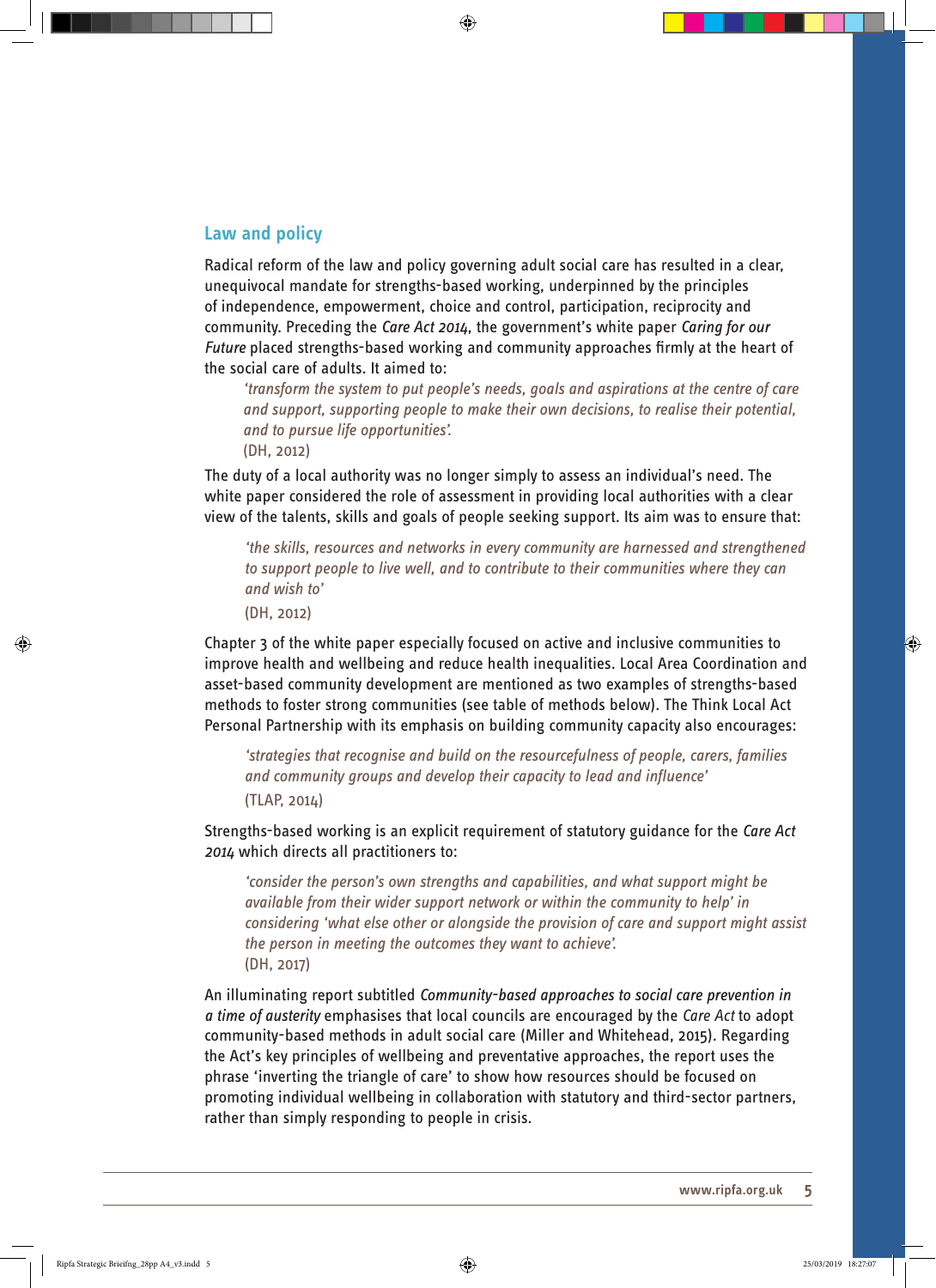The report examines the preventative community capacity building pursued by six councils in the West Midlands. The authors conclude that community-based approaches adopted by these councils illustrate the transition to an 'inside-out' model which can be divided into three types:

- **>** 'in-house specialist community development services which work alongside care management teams
- **>** changing the overall care management model to incorporate community-based approaches
- **>** facilitating third sector organisations to develop and coordinate the new approach through commissioning or partnership arrangements'.

(Miller and Whitehead, 2015)

To conclude this section, Romeo (2017) summarises critical principles of the *Care Act* as 'adopting an asset or strengths-based approach to any intervention and particularly to assessment, together with co-production, personalisation and the need to work preventatively… with the emphasis on outcomes-focused practice rather than care management'.

# **Further reading**

Please see the DHSC publication *A Strengths Based Framework for Strengths Based Social Work with Adults* which outlines a Practice Framework and Practice Handbook for strengths-based social work with adults (DHSC, 2019).

For examples of other relevant legislation to promote strengths-based working, including the *Human Rights Act 1998* see Romeo (2017).

*For more information about assessment see SCIE's Strengths-based approaches for assessment and eligibility under the Care Act 2014 (2015): www.scie.org.uk/care-act-2014/assessment-and-eligibility/strengths-basedapproach/files/strengths-based-approach.pdf* 

Guidance is also available to help workers support people in defining the personal outcomes they want for themselves (Lewis, 2017). It includes definitions of outcomes and practical examples of outcomes-based practice.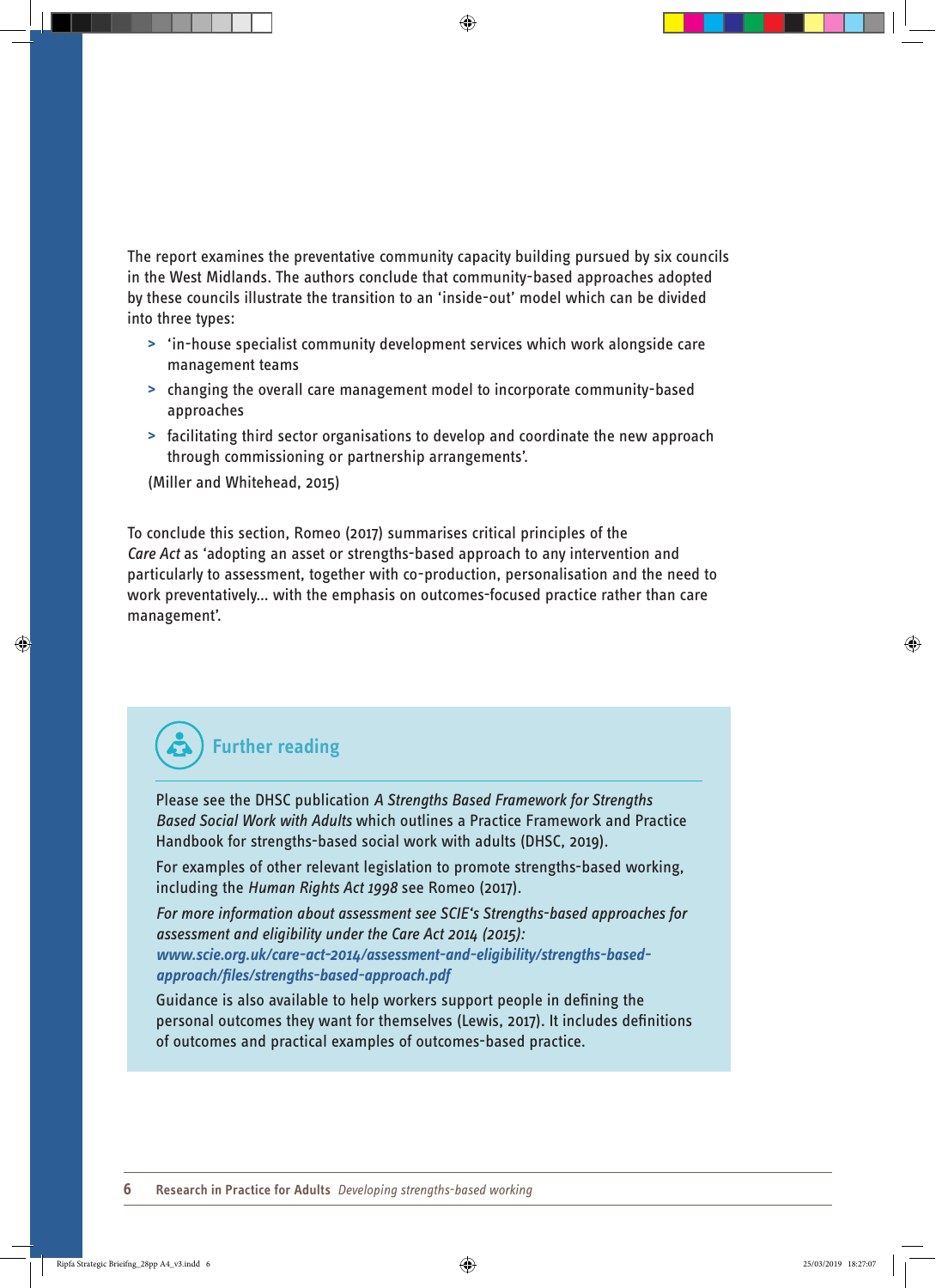## **Strengths-based working: Different methods, evidence and examples**

The table on the next page summarises methods universally regarded as strengths-based for practice at the levels of the individual, group and community. Typically these will be adapted to the particular circumstances and may be used in combination.

The list is by no means exhaustive; examples of strengths-based methods not included might be other community-based approaches, person-centred methods, strengthsbased case management and group practice, solution-focused therapy, motivational interviewing, occupational therapy's Model of Human Occupation, the Recovery Model for mental health, Signs of Safety, place-based working, and so on.

What matters is that the approach is strengths-based in more than name alone and reflects the values highlighted throughout this briefing.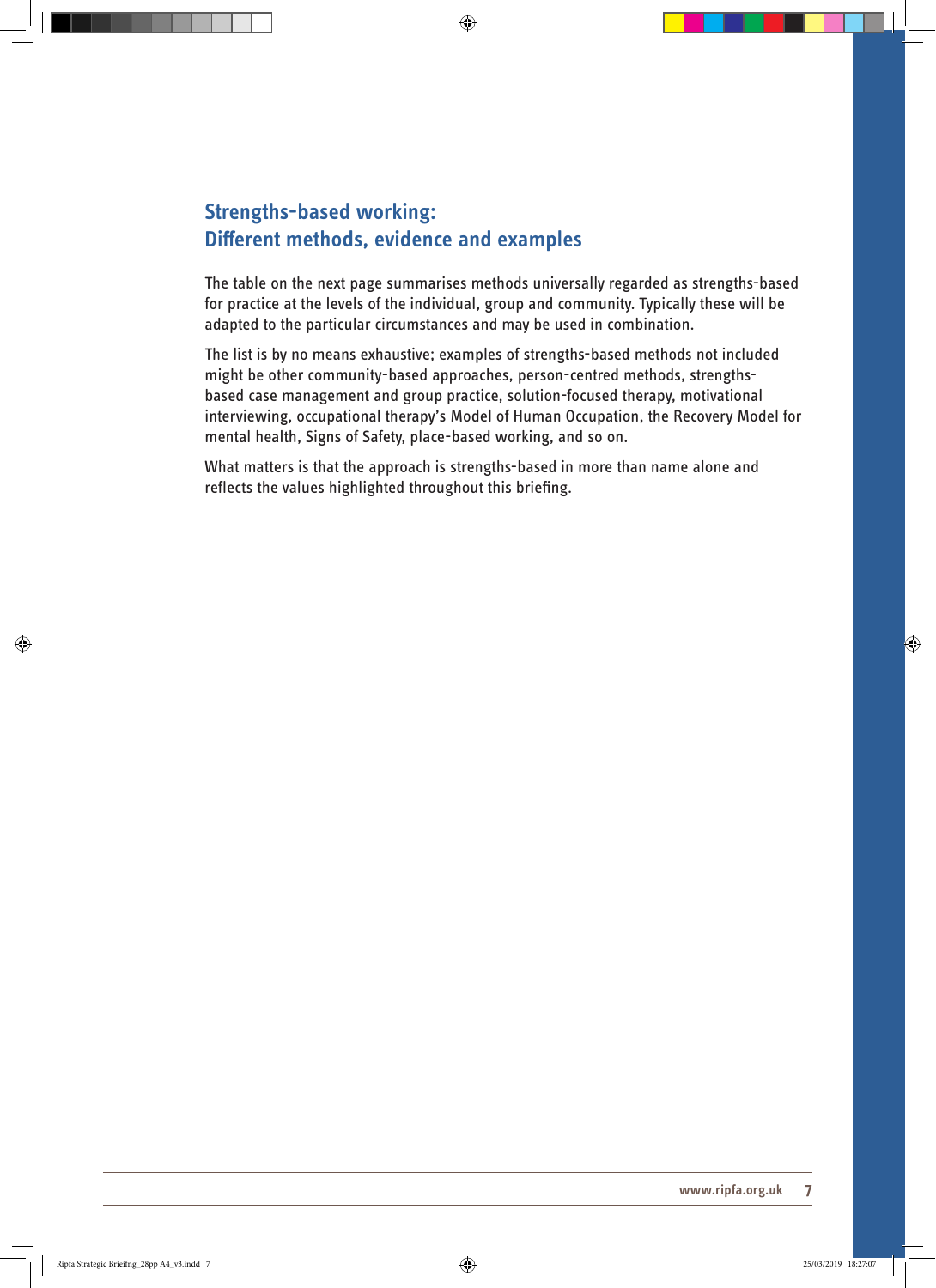| <b>Strengths-based working: Different methods, models</b>                                                                                           |                                                                                                                                                                                                                                                                                                                                                                                                                                                                                                                                                                        |  |
|-----------------------------------------------------------------------------------------------------------------------------------------------------|------------------------------------------------------------------------------------------------------------------------------------------------------------------------------------------------------------------------------------------------------------------------------------------------------------------------------------------------------------------------------------------------------------------------------------------------------------------------------------------------------------------------------------------------------------------------|--|
| <b>Strengths-based methods and models</b>                                                                                                           | <b>Definition</b>                                                                                                                                                                                                                                                                                                                                                                                                                                                                                                                                                      |  |
| <b>Appreciative Inquiry (AI)</b><br><b>David Cooperrider and Suresh Srivastva (1987)</b>                                                            | Practitioners, individuals, their families and carers, and<br>other stakeholders learn together from the process of<br>gathering feedback on what works in the organisation<br>and together design an action plan for future learning<br>from the outcome.                                                                                                                                                                                                                                                                                                             |  |
| <b>Asset-Based Community Development (ABCD)</b><br>Jody Kretzmann and John McKnight (1993)                                                          | Rather than focusing on the problems and deficits of a<br>community, ABCD is a set of approaches that identifies<br>and mobilises community assets, skills and capacities -<br>of individuals, associations, institutions, its physical<br>assets and connections.                                                                                                                                                                                                                                                                                                     |  |
| Co-production<br>Elinor Ostrom (1970s)                                                                                                              | Co-production occurs when 'an individual influences<br>the support and services received, or when groups of<br>people get together to influence the way that services<br>are designed, commissioned and delivered' (DH, 2017)<br>'Public service organisations enable people to make<br>change happen<br>> Value all participants and build on their strengths.<br>> Develop networks of mutual support.<br>> Do what matters for all people involved.<br>> Build relationships of trust; share<br>power and responsibility.'<br>(Co-production Network for Wales)     |  |
| <b>Local Area Co-ordination (LAC)</b><br>Developed in Western Australia by<br><b>Eddie Bartnik and the Disability Services</b><br>Commission (1988) | Similar to ABCD, LAC aims 'to develop partnerships<br>with individuals and families as they build and pursue<br>their goals and dreams for a good life, and with local<br>communities to strengthen their capacity to include<br>people vulnerable due to disability, age, mental health<br>needs or sensory impairments as valued citizens.'<br>(Local Area Coordination Charter)<br>Local Area Coordinators are employed in<br>communities to link people with resources and<br>statutory services, provide advice on rights and give<br>a voice to local residents. |  |

#### **8 Research in Practice for Adults** *Developing strengths-based working*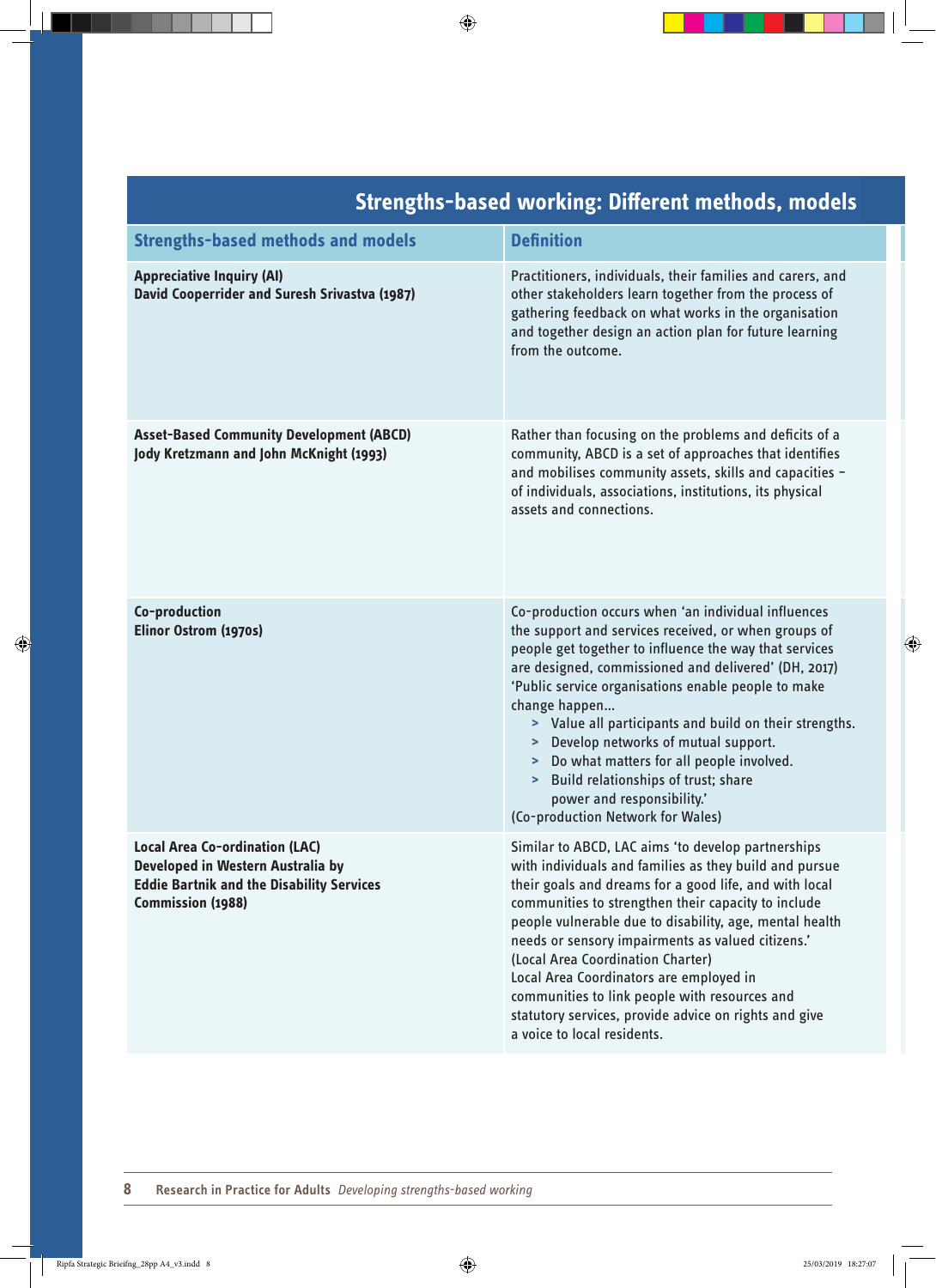| and techniques, with some of the evidence                                                                                                                                                                                                                                                                                                                                                                                                                                                                                                                                    |                                                                                                                                                                                                                                                                                                                                                                                                                                                          |  |
|------------------------------------------------------------------------------------------------------------------------------------------------------------------------------------------------------------------------------------------------------------------------------------------------------------------------------------------------------------------------------------------------------------------------------------------------------------------------------------------------------------------------------------------------------------------------------|----------------------------------------------------------------------------------------------------------------------------------------------------------------------------------------------------------------------------------------------------------------------------------------------------------------------------------------------------------------------------------------------------------------------------------------------------------|--|
| <b>Application in practice: Some examples</b>                                                                                                                                                                                                                                                                                                                                                                                                                                                                                                                                | <b>Recommended reading, more information</b>                                                                                                                                                                                                                                                                                                                                                                                                             |  |
| Appreciative Inquiry can be employed to review<br>safeguarding policy and procedures: North of the Tyne<br>Safeguarding Adults Review Policy & Procedure 2015 <sup>1</sup><br>Kirklees Safeguarding Adults Review Framework 2015:<br>www.kirklees.gov.uk/beta/adult-social-care-providers/<br>pdf/ksab-safeguarding-adults-review-framework.pdf                                                                                                                                                                                                                              | Teater B and Carpenter J (2017)<br>'Independent social work practices with adults in<br>England: An appreciative inquiry of a pilot programme'.<br>Journal of Social Work 17(1), 34-51.<br>Elliott T (2015) Appreciative Inquiry in<br><b>Safeguarding Adults: Practice Tool.</b><br>Dartington: Research in Practice for Adults                                                                                                                         |  |
| Croydon Asset-Based Community Development Pilot<br>Project (Report Summary, 2014) <sup>2</sup><br>Rouse J (2017) Taking an asset-based approach to health<br>and care in Greater Manchester.<br>www.scie.org.uk/future-of-care/aset-based-places/blogs/<br>asset-based-greater-manchester                                                                                                                                                                                                                                                                                    | Older People's Advocacy Alliance (OPAAL UK) (2017)<br>Asset-Based Community Development: A learner pack<br>for advocates supporting older people. <sup>3</sup> Sutton J (2018)<br>Asset-based work with communities: Leaders' Briefing.<br>Dartington: Research in Practice for Adults. See the ABCD<br>Institute, DePaul University USA, for videos, articles,<br>podcasts and an asset-mapping toolkit:<br>https://resources.depaul.edu/abcd-institute |  |
| Kent County Council commissioned a county-wide<br>advocacy service through co-production:<br>www.scie.org.uk/care-act-2014/advocacy-<br>services/commissioning-independent-advocacy/good-<br>practice/effective-commissioning/kent.asp<br>Northamptonshire created a peer network to support<br>personal health budgets:<br>www.thinklocalactpersonal.org.uk/co-<br>production-in-commissioning-tool/<br>stories-and-resources/Personal-Health-<br><b>Budgets-in-Northamptonshire</b>                                                                                        | Newbigging K, Ridley J and Sadd J (2017)<br>Commissioning Care Act Advocacy: A work in progress.<br>University of Birmingham: HSMC.<br>www.birmingham.ac.uk/Documents/college-so-<br>cial-sciences/social-policy/HSMC/<br>publications/2016/CA-advocacy-<br>commissioning-research-report.pdf<br>TLAP resource People not process<br>- co-production in commissioning:<br>www.thinklocalactpersonal.org.uk/co-<br>production-in-commissioning-tool       |  |
| Derby City Council introduced Local Area Coordination in<br>2012. There are now ten Local Area Coordinators in ten<br>wards across the city (Marsh, 2016).<br>Local Area Coordination forms part of Thurrock's Building<br>Positive Futures programme, which aims to support older<br>and vulnerable people to live well; to increase their health<br>and wellbeing; improve housing and neighbourhoods<br>and create stronger, more hospitable and age-friendly<br>communities. www.thurrock.gov.uk/local-area-coordinat-<br>ors-help-in-community/what-people-say-about-us | <b>Local Area Coordination Network:</b><br>www.lacnetwork.org<br>Marsh H (2016) Social value of local area coordination in<br>Derby: A forecast social return on investment analysis for<br>Derby City Council. Kingfishers (Project Management) Ltd.                                                                                                                                                                                                    |  |

<sup>1</sup> **https://my.northtyneside.gov.uk/sites/default/files/web-page-related-files/North%20of%20Tyne%20Safeguarding%20**

**Adult%20Review%20Policy%20and%20Procedure.pdf**  2  **www.croydon.gov.uk/sites/default/files/articles/downloads/abcd-reportsum.pdf** 

3  **https://opaal.org.uk/app/uploads/2017/07/Download-your-ABCD-learner-pack.pdf**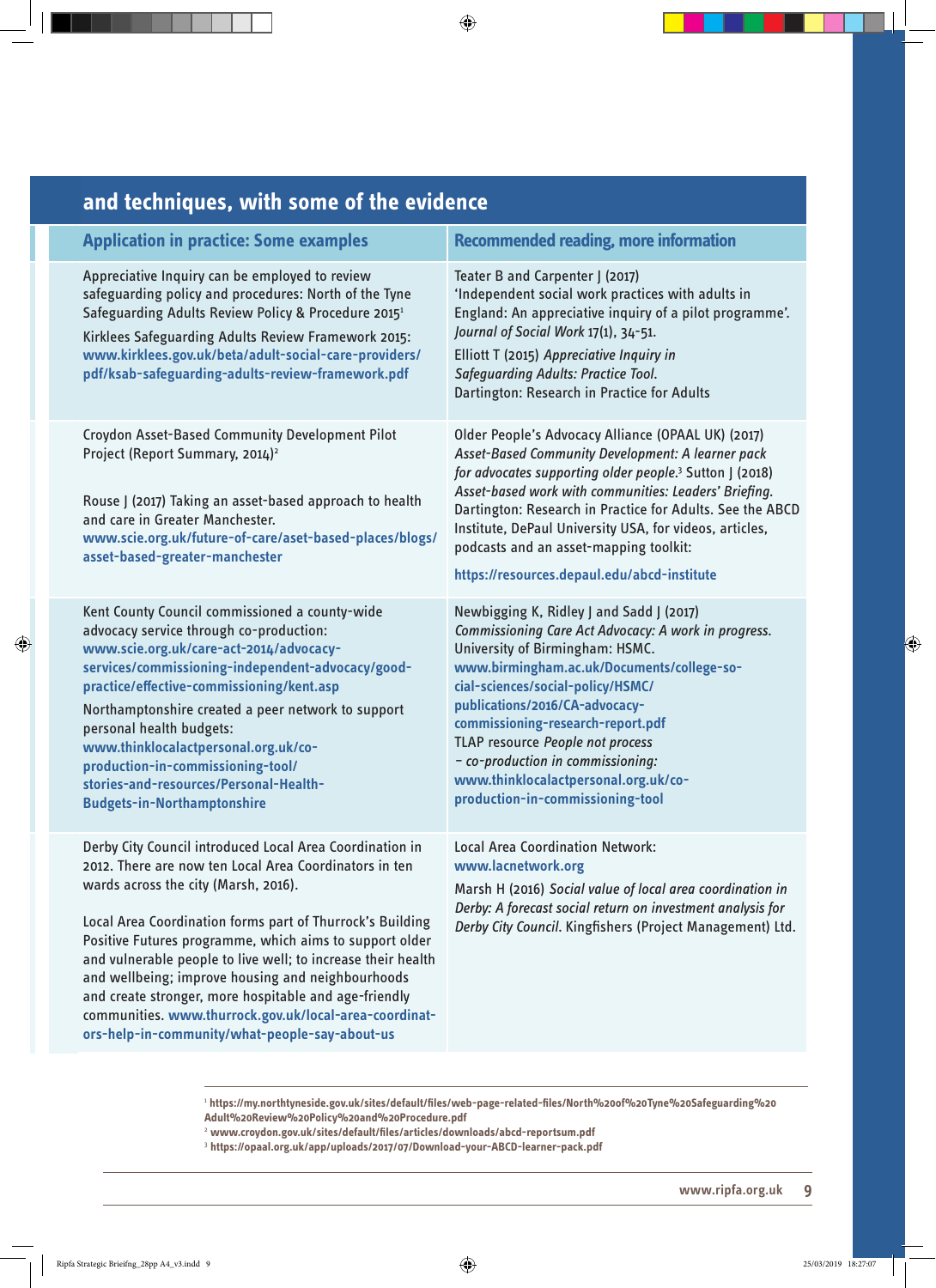| <u>sachgais wasca working, bincrein meanoasj moacis</u>                                                                                                                        |                                                                                                                                                                                                                                                                                                                                                                                                                                                                                                                                    |  |
|--------------------------------------------------------------------------------------------------------------------------------------------------------------------------------|------------------------------------------------------------------------------------------------------------------------------------------------------------------------------------------------------------------------------------------------------------------------------------------------------------------------------------------------------------------------------------------------------------------------------------------------------------------------------------------------------------------------------------|--|
| <b>Strengths-based methods and models</b>                                                                                                                                      | <b>Definition</b>                                                                                                                                                                                                                                                                                                                                                                                                                                                                                                                  |  |
| <b>Making Safeguarding Personal (MSP)</b><br><b>ADASS and Local Government Association (2009)</b>                                                                              | MSP is a personalised, outcomes-focused approach that<br>enables safeguarding to be done with, not to, people<br>(ADASS):<br>www.adass.org.uk/making-safeguarding-<br>personal-publications<br>'Its aim is to promote a shift in the culture and practice<br>of adult safeguarding by ensuring that safeguarding<br>work focuses on the wishes of the person involved.'<br>(Cooper et al, 20184)                                                                                                                                   |  |
| <b>Narrative Approaches Michael White and</b><br>David Epston (1990)                                                                                                           | Narrative therapy considers the stories and language used<br>by an individual to discover whether they see themselves<br>as the problem.<br>A narrative approach can help the person to separate<br>themselves from the problem by externalising it - by<br>putting it in the context of their environment, society, their<br>own coping skills and learned behaviour. With support<br>they can re-author their own narratives to improve their<br>self-worth and resilience.<br>(Gibson and Heyman, 2014 <sup>5</sup> )           |  |
| <b>Restorative Practice - Family Group Conferencing (FGC)</b><br>Originated in New Zealand to encourage social workers to<br>work with, not against, Maori values and culture. | Restorative Practice brings people who have been harmed<br>into conversation, acknowledging the harm and repairing the<br>relationship. Originally an approach used in the criminal justice<br>system, it has been developed to address relationship breakdown,<br>and in family and educational settings. It is a facilitative approach<br>with an emphasis on resilience and interconnectedness.<br>(Romeo, 2017)<br>FGCs are voluntary decision-making meetings to help families<br>find their own solutions to their problems. |  |

## **Strengths-based working: Different methods, models**

<sup>4</sup> Cooper A, Cocker C and Briggs M (2018) 'Making Safeguarding Personal and Social Work Practice with Older Adults:

Findings from Local Authority Survey Data in England'. British Journal of Social Work 48, 4,1,1014-10.

<sup>5</sup> Gibson N and Heyman I (2014) 'Narrative Therapy' in Lishman J, Yuil C, Brannan J and Gibson A *Social Work: An Introduction*. London: Sage.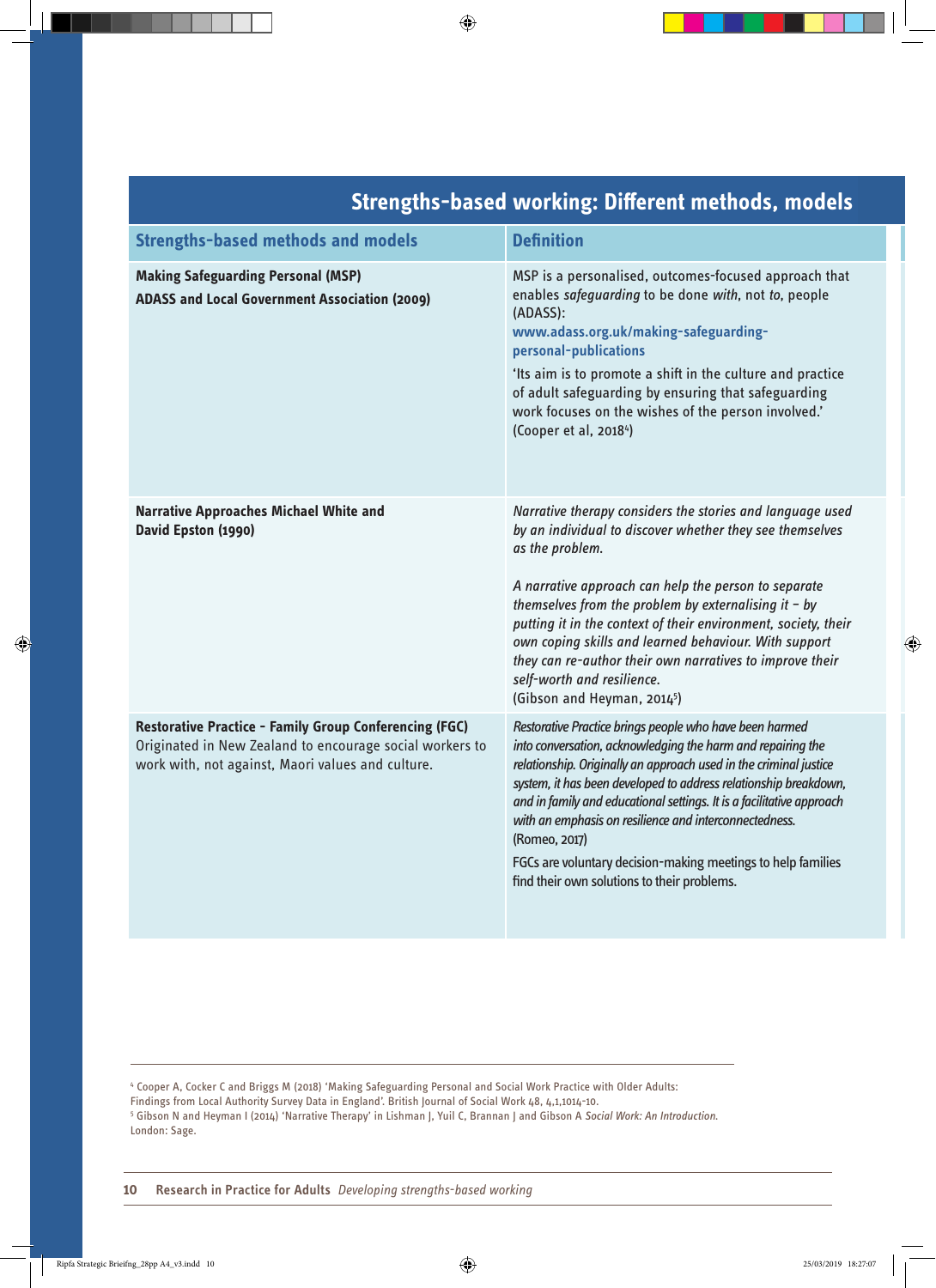| and techniques, with some of the evidence                                                                                                                                                                                                                                                                                                                                                                                                                                                                                                                      |                                                                                                                                                                                                                                                                                                                                                                                                                                                                                                                   |
|----------------------------------------------------------------------------------------------------------------------------------------------------------------------------------------------------------------------------------------------------------------------------------------------------------------------------------------------------------------------------------------------------------------------------------------------------------------------------------------------------------------------------------------------------------------|-------------------------------------------------------------------------------------------------------------------------------------------------------------------------------------------------------------------------------------------------------------------------------------------------------------------------------------------------------------------------------------------------------------------------------------------------------------------------------------------------------------------|
| <b>Application in practice: Some examples</b>                                                                                                                                                                                                                                                                                                                                                                                                                                                                                                                  | <b>Recommended reading, more information</b>                                                                                                                                                                                                                                                                                                                                                                                                                                                                      |
| See case studies of good practice in LGA/ADASS (2014)<br>Making Safeguarding Personal 2013/14: Case studies. <sup>6</sup>                                                                                                                                                                                                                                                                                                                                                                                                                                      | The Journal of Adult Protection (2015) published a special<br>edition on Making Safeguarding Personal:<br>www.emeraldinsight.com/toc/jap/17/3<br>Local Government Association - MSP resources:<br>www.local.gov.uk/topics/social-care-health<br>-and-integration/adult-social-care/making-safeguard-<br>ing-personal<br>Pike L and Walsh J (2015) Making Safeguarding Personal<br>report of the evaluation 2014/15:<br>www.adass.org.uk/media/5144/making-safeguarding-<br>personal-2014-15-evaluation-report.pdf |
| Hall JC (2011) 'A Narrative Approach to Group Work with<br>Men Who Batter'. Social Work with Groups, 34, 2, 175-189.<br>Elderton A, Clarke S, Jones C and Stacey J (2011) 'Telling<br>our story: A narrative therapy approach to helping lesbian,<br>gay, bisexual and transgender people with a learning<br>disability identify and strengthen positive self-identity<br>stories'. British Journal of Learning Disabilities 42, 301-307.                                                                                                                      | White M and Epston D (1990) Narrative Means to Therapeutic<br>Ends. London: Norton.<br>The Dulwich Centre in Adelaide, Australia, is a gateway to<br>information about narrative therapy and collective narrative<br>practice:<br>https://dulwichcentre.com.au/about-dulwich-centre                                                                                                                                                                                                                               |
| The Royal Borough of Greenwich piloted the use of restorative,<br>family group conference responses to safeguarding situations.<br>(SCIE Social Work Practice Pioneer Project Pilot Evaluation<br>report, 2012 <sup>7</sup> )<br>Greenwich use the approach in a variety of settings, including<br>breakdowns in care arrangements and with staff managing<br>hospital discharge (Romeo, 2017).<br>Essex run a mental health FGC service for adults:<br>https://eput.nhs.uk/our-services/essex/essex-mental-health-<br>services/adults/family-group-conference | Samuel M (2013) Family group conferencing 'can transform<br>social work with adults'. London: Community Care.<br>Metze R, Kwekkeboom R and Abma T (2015) 'The<br>potential of Family Group Conferencing for the resilience<br>and relational autonomy of older adults'. Journal of Aging<br>Studies 34, 68-81.<br>Guthrie L (2017) Evaluating family group conferences with<br>adults: Practice Tool. Dartington: Research in Practice for<br><b>Adults</b>                                                       |

## **and techniques, with some of the evidence**

<sup>6</sup> www.scie.org.uk/workforce/socialworkpractice/files/pioneers/RoyalGreenwich.pdf 7 www.local.gov.uk/sites/default/files/documents/making-safeguarding-perso-746.pdf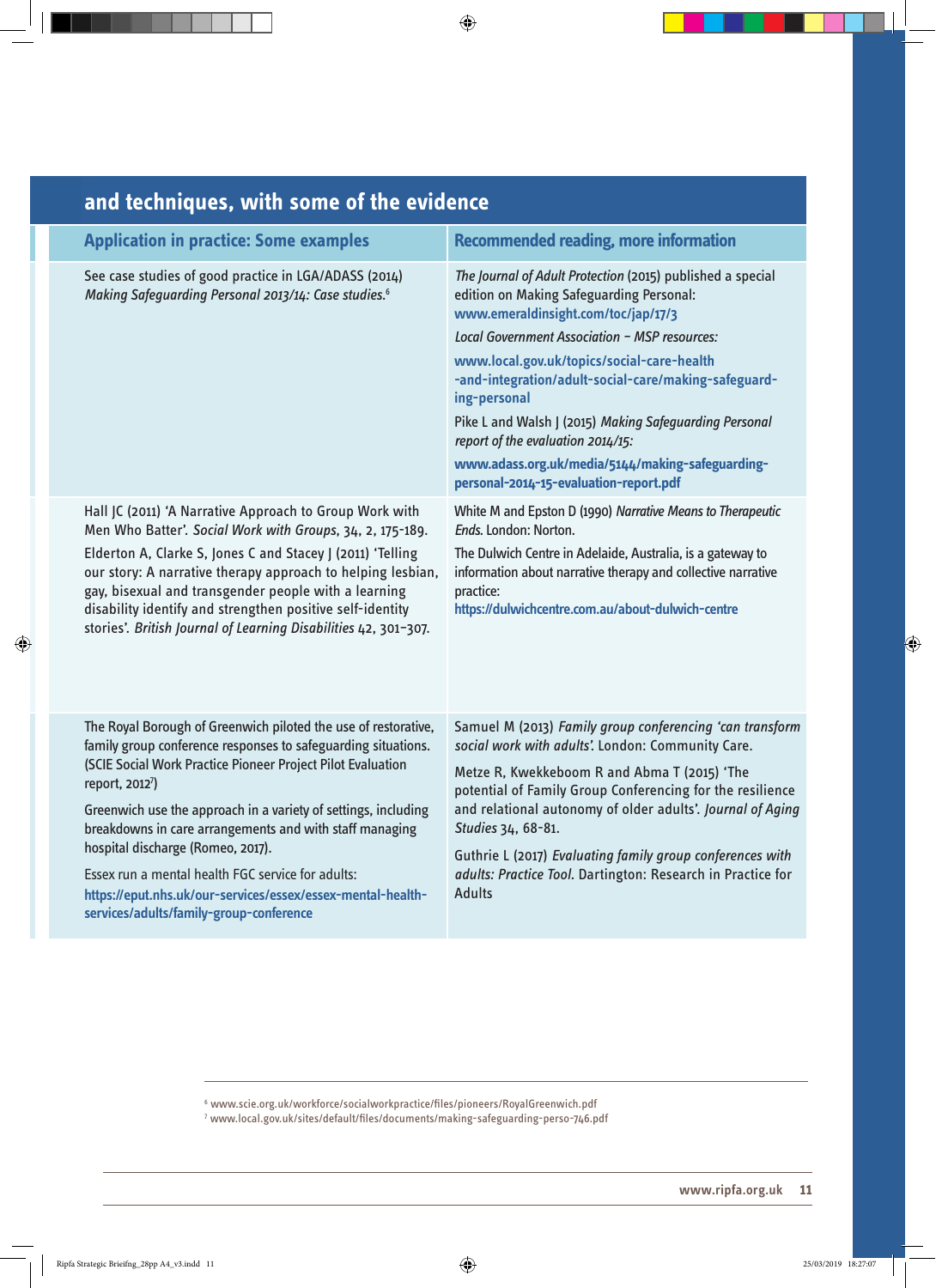| <u>Suenguis-Dased Working. Dillerent inethous, models</u> |                                                                                                                                                                                                                                                                                                                                                                                                                                                                                                                                      |
|-----------------------------------------------------------|--------------------------------------------------------------------------------------------------------------------------------------------------------------------------------------------------------------------------------------------------------------------------------------------------------------------------------------------------------------------------------------------------------------------------------------------------------------------------------------------------------------------------------------|
| <b>Strengths-based methods and models</b>                 | <b>Definition</b>                                                                                                                                                                                                                                                                                                                                                                                                                                                                                                                    |
| <b>Risk enablement</b>                                    | 'Risk enablement is a key skill for practitioners<br>in promoting wellbeing and achieving personal<br>outcomes taking carefully considered risks can enable<br>individuals and help improve their wellbeing. Positive<br>risk-taking is a way of working with risk that promotes<br>enablement. It is important to remember that the<br>'positive' in positive risk-taking refers to the personal<br>outcome not the risk' (McNamara and Morgan, 2016).<br>https://carers.ripfa.org.uk/wp-content/uploads/Case<br>Study 5 Tool 3.pdf |
| <b>Strengths-based Practice Framework</b>                 | An overarching practice framework for strengths-based<br>social work with adults which incorporates three<br>aspects:<br>i. Practice Framework for Professional Practice.<br>ii. Practice Framework for Professional Supervision.<br>iii. Practice Framework for Quality Enhancement.                                                                                                                                                                                                                                                |
| <b>3 conversations model</b>                              | The 3 conversations model aims to create a new relationship<br>between professionals and people who need support, providing<br>a graded process of conversations aimed at helping people lead<br>independent lives, with traditional support packages offered only<br>when other options have been exhausted.<br>(Cole, 2016)<br>Conversation 1: Listen and connect<br>Conversation 2: Work intensively with people in crisis<br>Conversation 3: Build a good life<br>(Partners4Change, 2017)<br>www.partners4change.co.uk           |

# **Strengths-based working: Different methods, models**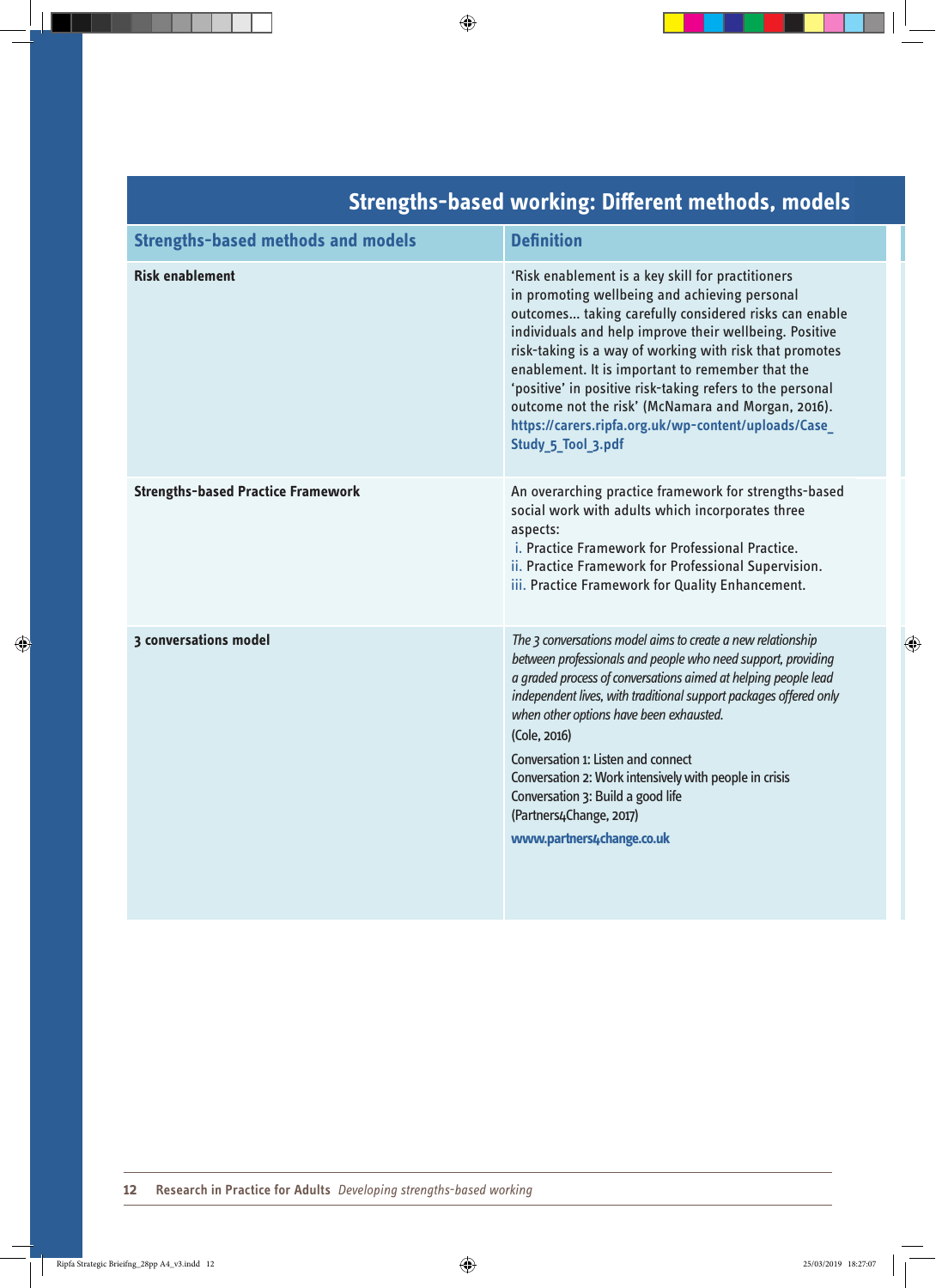| and techniques, with some of the evidence                                                                                                                                                                                                                                                                                                                                                                                                                                                                                                                                                                                                                                                                                                                   |                                                                                                                                                                                                                                                                                                                                                                                                                                                                                                                                                           |  |
|-------------------------------------------------------------------------------------------------------------------------------------------------------------------------------------------------------------------------------------------------------------------------------------------------------------------------------------------------------------------------------------------------------------------------------------------------------------------------------------------------------------------------------------------------------------------------------------------------------------------------------------------------------------------------------------------------------------------------------------------------------------|-----------------------------------------------------------------------------------------------------------------------------------------------------------------------------------------------------------------------------------------------------------------------------------------------------------------------------------------------------------------------------------------------------------------------------------------------------------------------------------------------------------------------------------------------------------|--|
| <b>Application in practice: Some examples</b>                                                                                                                                                                                                                                                                                                                                                                                                                                                                                                                                                                                                                                                                                                               | <b>Recommended reading, more information</b>                                                                                                                                                                                                                                                                                                                                                                                                                                                                                                              |  |
| This JRF-funded report has a number of examples<br>surrounding risk enablement:<br>Faulkner A (2012) Trust and relationships in an ageing society<br>- the right to take risks: Service users' views of risk in adult<br>social care.<br>JRF Programme Paper:<br>www.jrf.org.uk/report/right-take-risks-service-users-<br>views-risk-adult-social-care                                                                                                                                                                                                                                                                                                                                                                                                      | McNamara R and Morgan S (2016) Risk enablement: Practice<br>Tool. Dartington: Research in Practice for Adults.<br>Carr S (2011) 'Enabling risk and ensuring safety: Self-<br>directed support and personal budgets'. Journal of Adult<br>Protection 13, 3,122-136.                                                                                                                                                                                                                                                                                        |  |
| The Practice Framework can be used by practitioners in<br>their everyday practice with people. It is complemented<br>by a Practice Framework for Supervision for supervisors<br>to support strengths-based practice, and a Practice<br>Framework for developing and implementing a quality<br>enhancement audit process for strengths-based work with<br>adults.                                                                                                                                                                                                                                                                                                                                                                                            | DHSC (2019) A Strengths Based Framework for Strengths Based<br>Social Work with Adults. London: HMSO.<br>Authors: Professor Samantha Baron and Dr Tony Stanley.                                                                                                                                                                                                                                                                                                                                                                                           |  |
| As part of Cambridgeshire's 'Transforming Lives' programme,<br>the integrated learning disability team uses the 3 conversations<br>model to change the way it delivers social care support:<br>www.communitycare.co.uk/2016/05/03/<br>three-conversations-changed-way-social-work<br>Bristol has developed a long-term change programme 'Better<br>Lives'. This takes a whole systems approach to transformation,<br>bringing together work streams on demand management,<br>workforce development, commissioning and partnership<br>working. A key component is a three-tiered model of care and<br>support (Bristol City Council, 2016).<br>www.bristol.gov.uk/policies-plans-strategies/adult-social-<br>care-strategic-plan<br>LGA (2018 <sup>8</sup> ) | SCIE: Assessment and care planning - 3 conversations:<br>www.scie.org.uk/future-of-care/asset-based<br>-places/case-studies/three-conversations<br>Romeo L (2017) 'The future of Adult Social Care in<br>Cornwall'. Community Care:<br>https://lynromeo.blog.gov.uk/2017/12/04/<br>the-future-of-adult-social-care-in-cornwall<br>Cole A (2016) 'The 3 conversations model: Turning away<br>from long-term care'. Guardian:<br>www.theguardian.com/social-care-network/2016/<br>nov/01/the-three-conversations-model-turning-away-<br>from-long-term-care |  |

## **and techniques, with some of the evidence**

8 LGA (Local Government Association) (2018) *Care and Health Improvement Programme Efficiency Project.*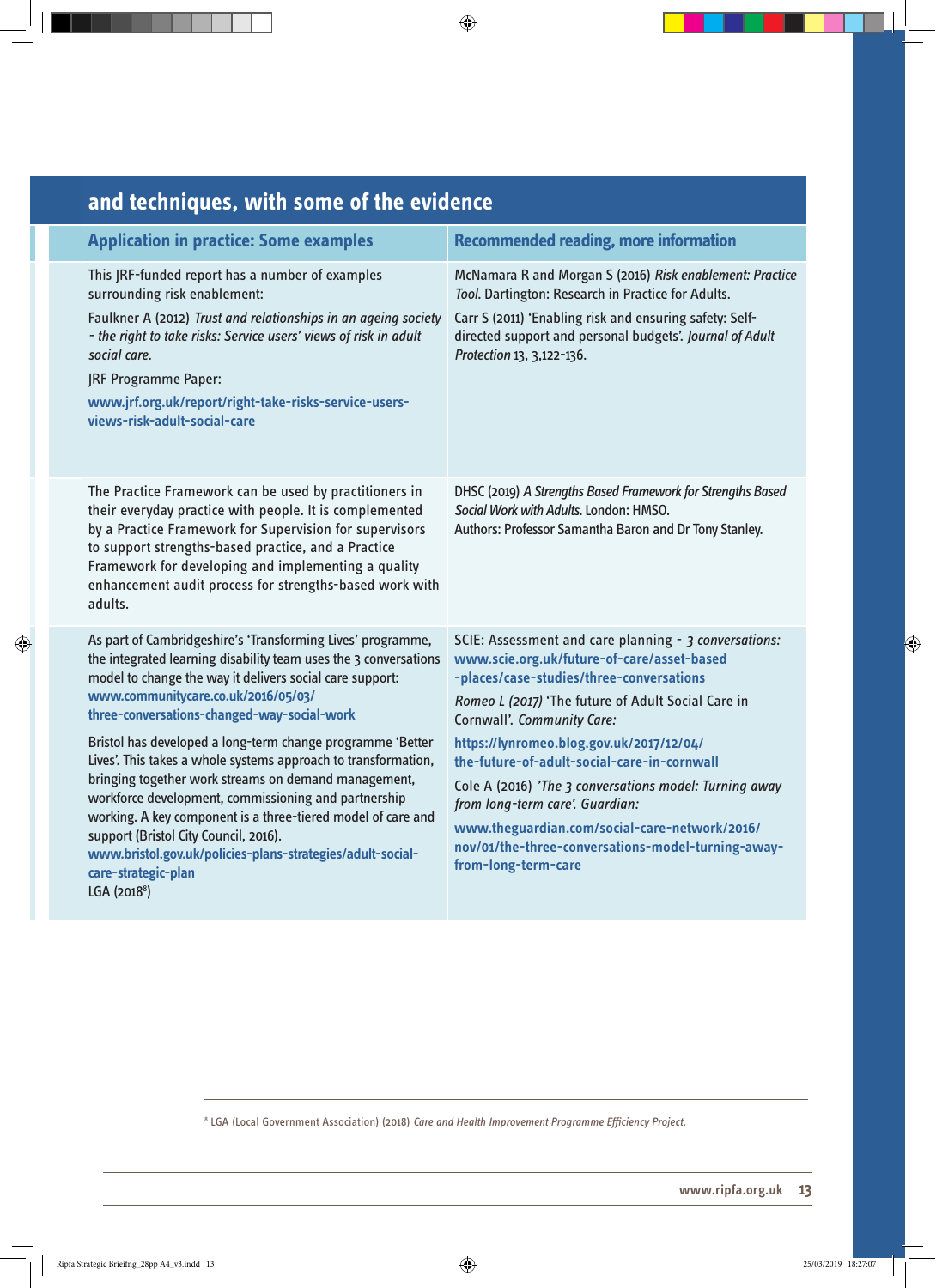## **Barriers, challenges and the evidence for effective implementation of strengths-based working in local authorities**

*…what is strong, not what is wrong.*  (Thurrock Council in Romeo, 2018)

Undoubtedly the most significant barrier affecting attitudes to strengths-based working is the devastating impact of austerity on public services (Goodman, 2018). Individuals and families in poverty and resource-depleted communities may be simply unable to participate in co-production.

*We must reform the relationship between the state, family and community, enabling people to use their creativity, resources and relationships to the full, without abandoning those who do not already have the 'social capital' to do so.*  **(Fox, 2013)**

There are fears that accountability is blurred with further retrenchment by the state in respect of welfare services. Lyn Romeo touches on this when she states what strengthsbased working is not:

- **>** Shorthand for 'there is no, or reduced funding for, service development so we need to get people and communities to do more for themselves'.
- **>** Driven by the need to save money although, as some approaches show, there may be cost savings to be made over time due to a reduction in demand for statutory services.
- **>** About going back to the days when volunteers did everything. When people volunteer it should not be an imposition.

(Romeo, 2017)

Figures associated with claims for cost-savings have been disputed (Slasberg and Beresford, 2017) and Romeo cautions that:

*…there are some concerns that the concepts and terminology (of asset-based approaches) are in danger of misappropriation at a time of public austerity and may be misused to justify budget cuts and closure of existing services leaving vulnerable people potentially even more vulnerable. There is also a risk that high-profile elements of approaches are picked up on and applied in the hope of a quick return which creates unrealistic expectations, leading to frustration and disappointment.* **(Romeo, 2017)** 

Another in-depth study criticises the strengths perspective on the basis of an uncritical adoption of community development theory and social capital:

*While stemming from sound philosophical foundations, it is in danger of running too close to contemporary neo-liberal notions of self-help and self-responsibility and glossing over the structural inequalities that hamper personal and social development.*  **(Gray, 2011)**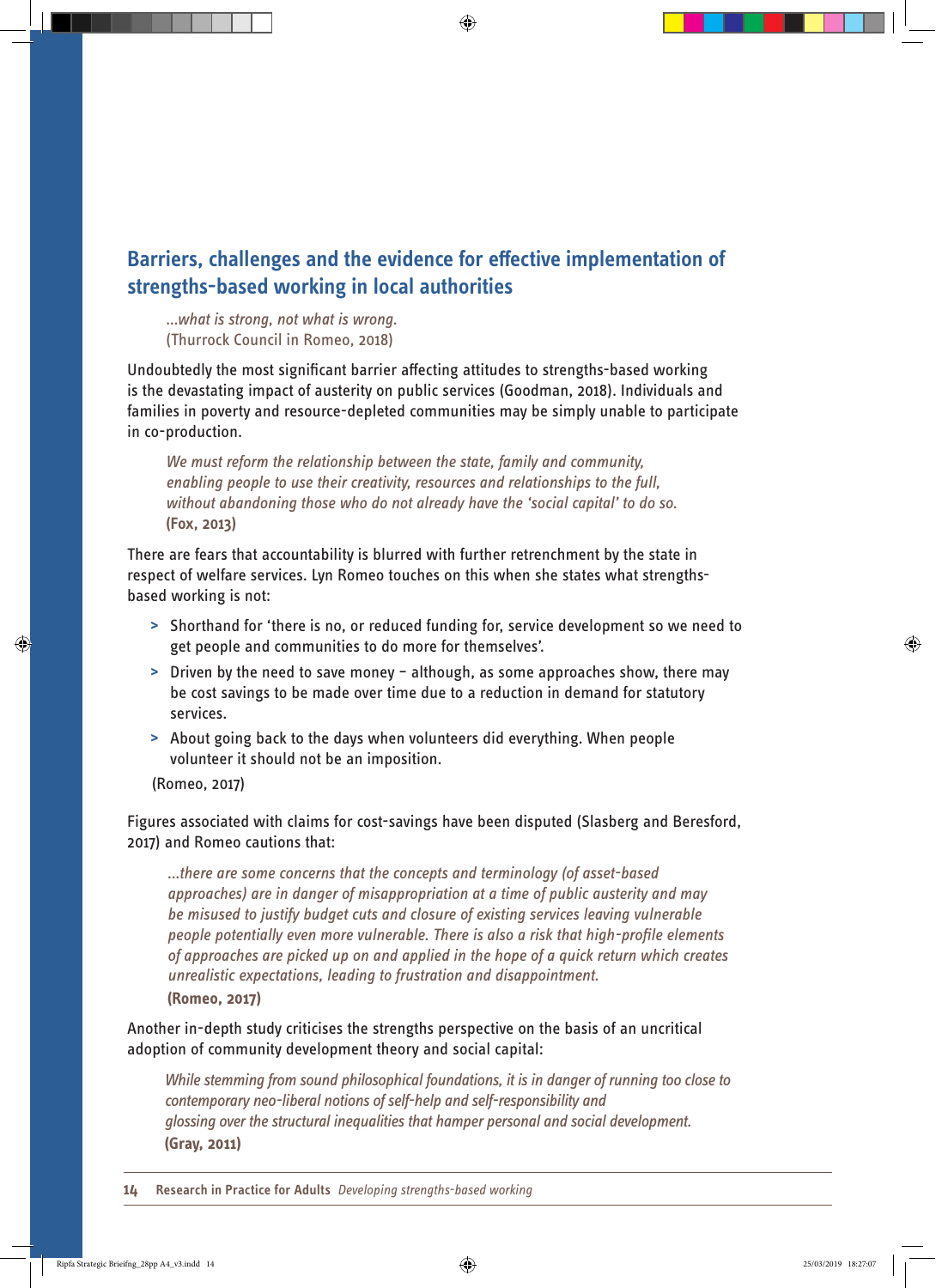The author also advises against 'overly optimistic claims about the strength of social capital, community, and community development' and like others in this field calls for more empirical evidence of the effectiveness of strengths-based interventions (Tse et al, 2016; Scerra, 2011).

A significant challenge for managers, practitioners and communities alike, which is a recurring theme in the literature, is to understand that strengths-based working represents a cultural shift, a whole systems change to the way social care is envisaged and co-produced with individuals, families, groups and communities. Care or case management became a dominant model in social care under the NHS and *Community Care Act 1990*. It imposed rigid systems and procedures in practice that still prevail, threatening the flexibility and creativity essential for a strengths approach.

Ambiguity and uncertainty surrounding terminology can sometimes cause misunderstanding. Terms like strengths and assets are used interchangeably. 'Coproduction' is often thought to be synonymous with 'co-delivery' and 'co-design' although they have different meanings (Smith, 2018). Services around the country will be different in response to local need, local assets and community resources, which might rekindle allegations of a 'postcode lottery'. Social care practitioners may encounter disillusionment among individuals and carer involvement groups who view co-production as simply another form of participation without executive power. Investment in staff through training, regular supervision and support to exercise their professional judgement is essential:

*The experience of working in a strengths-based way may be difficult for practitioners, particularly because they may need to re-examine the way they work to being more focused on the future than on the past, to focus on strengths instead of weaknesses and from thinking about problems to considering solutions. Some emerging evidence suggests that this demonstrates the need to build the personal resilience of staff to a high level (C4EO, 2011).* 

**(Pattoni, 2012)**

Strengths-based working is different conceptually, and much more relational, not simply a matter of different methods or administrative processes. It 'starts with a different conversation' (Romeo, 2017). Relationship-based practice will be challenged by the pressures of time, especially where there is a significant throughput of work.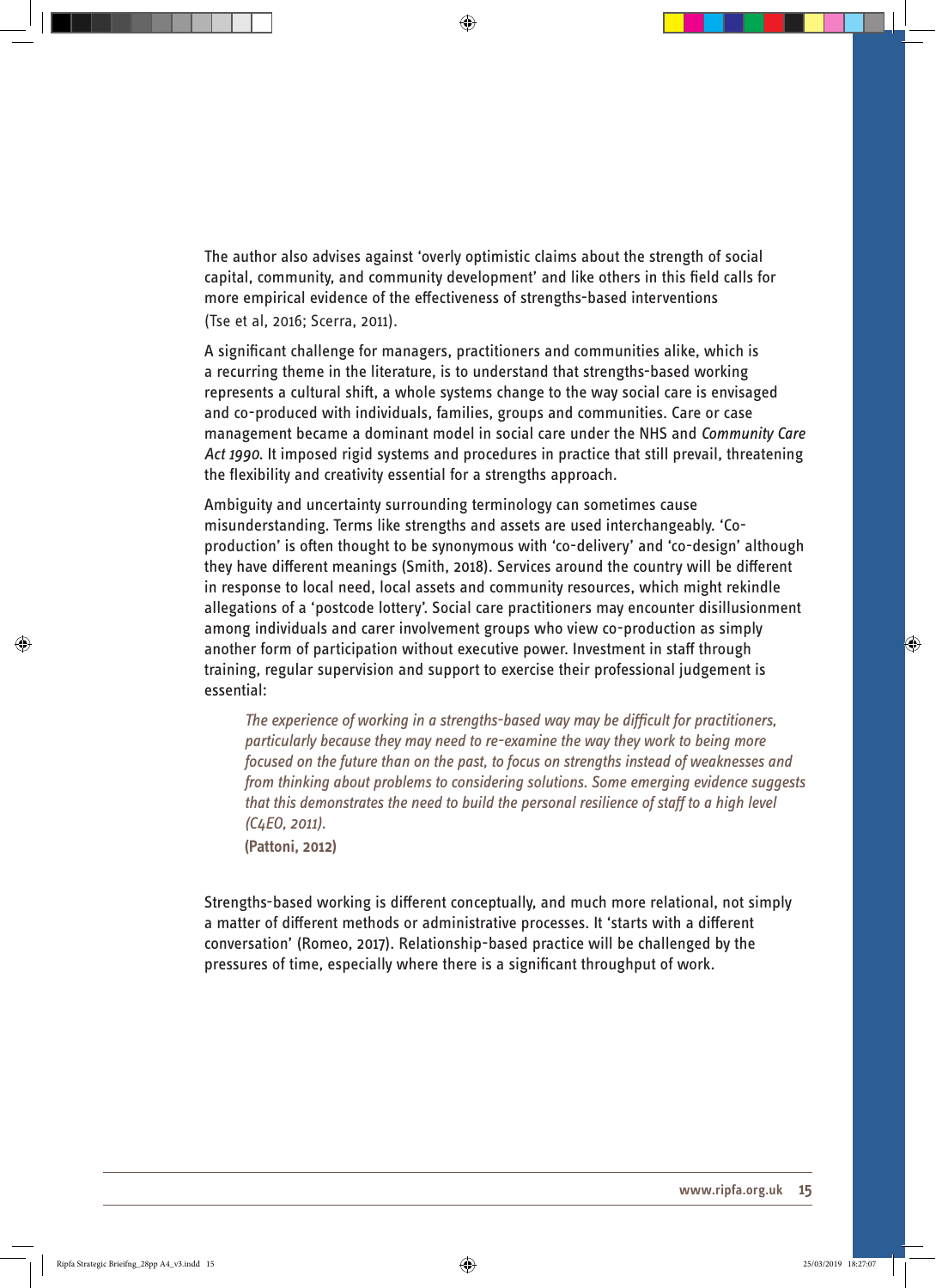Over decades its advocates have worked to defend the strengths perspective from charges of naivety and 'positive thinking' that simply reframes deficits and misery. Strengthsbased practice does not deny reality; it reappraises situations to promote the language of possibility and opportunity. It challenges labelling that might stem from diagnosis and difficulties in order to celebrate the capabilities of the individual affected by them.

The strengths perspective has been accused of ignoring or downplaying real problems. In practice, however, strengths-based working engages the 'qualities and skills, motivation and aspirations people have', as well as environmental collateral, to discover how such resources can be deployed to create change and resolve conflict (Saleebey, 1996). Discovering an individual's strengths is not the opposite of addressing their problems. On the contrary, it is a large part of the solution (Graybeal, 2001).

As noted, many writers point to the lack of research evaluating the effectiveness of strengths-based working. In respect of asset-based care, for example, it is suggested that practice on the ground is ahead of academic research (McLean et al, 2017). Synthesising the evidence also poses a challenge due to the different populations and problem areas that are studied (Pattoni, 2012). Data collection by local authorities is variable and not always useful for evaluation (Romeo, 2018).

While specific methods now widely regarded as strengths-based such as solution-focused therapy (Franklin et al, 2016) and family group conferencing (Guthrie, 2017) have certainly been subject to research scrutiny over time, a strong evidence base for some approaches has yet to accrue. Steps are being taken to remedy this. An initiative to establish a national research strategy issued a survey to discover how to improve social work with adults. People who use adult social work services, their carers, and the people who provide services were asked to vote on the most important questions in their experience that came from the original survey ones.

The list included: 'How well are asset and strengths-based decision-making working in practice when used by adult social workers? What factors promote or prevent their use?' (James Lind Alliance, 2017). The ten most important future research questions have been be published online:

#### **www.jla.nihr.ac.uk/priority-setting-partnerships/adult-social-work/top-10-priorities.htm**

Although no one is excluded from potentially benefitting from such approaches, inevitably an individual will find it difficult to engage at times. For example, someone who is passive in their interaction with professionals, or who has a problem such as hoarding might be more resistant. Strengths-based working is designed to challenge, motivate, raise awareness of, and capitalise on the individual's strengths, however, in spite of, and including their circumstances. In general research consistently demonstrates that strengths-based practices are associated with greater engagement by people and their carers (Scerra, 2011).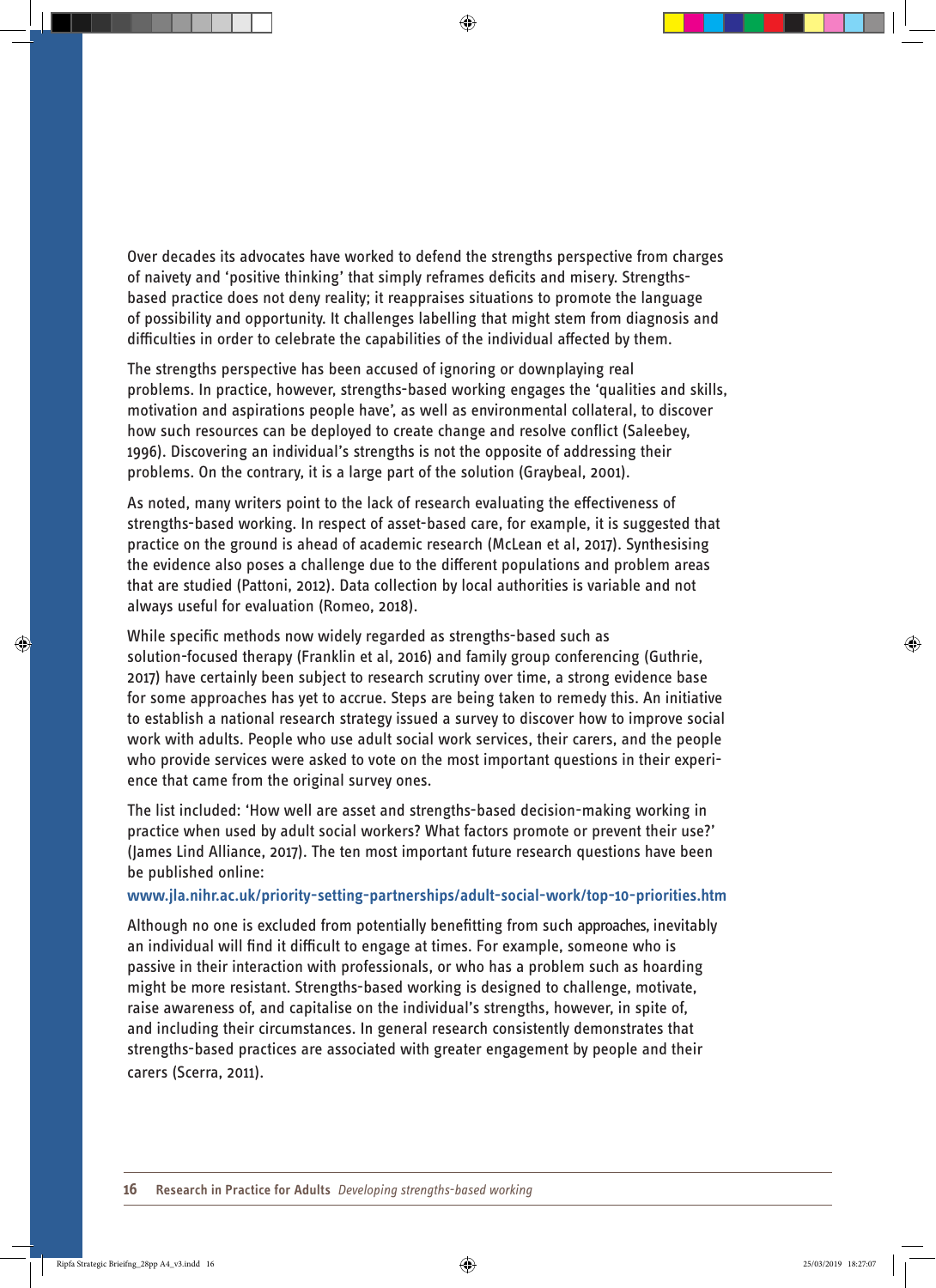Another study summarises research evidence to show what is working and reveals that strengths-based practices:

- *>* can enhance wellbeing by encouraging hope that things can improve
- *>* can enhance an individual's awareness and understanding of their own strengths and capabilities, which can promote an increased sense of wellbeing
- *>* can create a climate of optimism, hope and possibility, leading to successful personal outcomes.

The use of personal narratives can help to positively re-frame personal identity for people who use mental health services (Pattoni, 2012).

#### **How can local authorities evaluate strengths-based working?**

Council leads in one study all acknowledged 'the challenge of developing an evaluation framework that would enable them to understand the short-term outcomes and longer team impacts of the initiatives… all recognised the importance of doing so due to the difficulty in trying to draw out conclusions from generic data sets with multiple changes happening at the same time' (Miller and Whitehead, 2015).

Evidence is slow to emerge but currently evaluation is likely to begin with a focus on reduction in 'conversions' or the numbers of enquiries for adults' social care that result in longer-term packages of care and concomitant cost-savings.

A typical example is that of Shropshire's 'Let's Talk Local' initiative which established the performance indicators below in order to develop an outcomes framework:

- *>* Increased number of people who contact adult social care leaving the services with information and advice.
- *>* Increased individual resilience and reduced reliance upon paid support through the use of peer support and localised Let's Talk Local sessions.
- *>* Reduced spend from the adult social care budgets.
- *>* Customer satisfaction and reduction in complaints.
- *>* Reduced sickness levels and turnover of staff.

(Miller and Whitehead, 2015)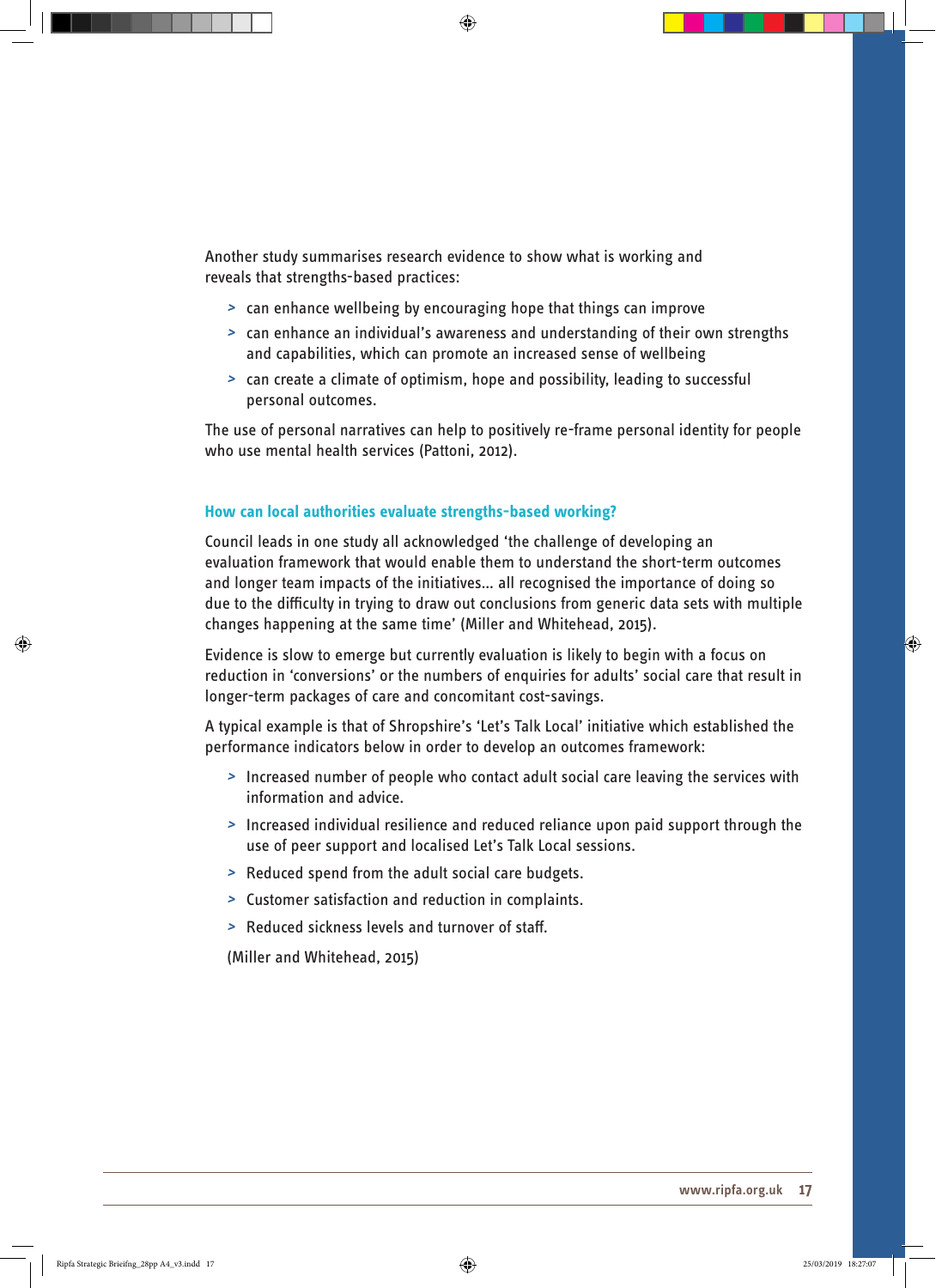Community Team Plus is a multi-disciplinary strengths-based initiative across six Stokeon-Trent localities to 'help me to help myself to live well' operating over three levels: information advice, network building and equipment, reablement and long-term formal support. Stoke-on-Trent has developed an evaluation framework to assess what impacts the model has made, which contains three tiers:

- *>* Individual outcomes and economics.
- *>* Demand, capacity and capability.
- *>* Strategic impact measures.

#### For further information visit **www.scie.org.uk/prevention/research-practice**

An example of a tool developed in an early childhood education and family support service is the Strengths-Based Practices Inventory. This evaluates the extent to which services reflect strengths-based practices by looking at parents' experiences of the service. Qualitative measures and co-evaluation involving individuals and carers who are recipients of services should be essential components of any tool. It is argued that the outcomes of strengths-based programmes can only be understood once the programme's consistency with the strengths-based approach is determined. (Green et al, 2004, in Scerra, 2011).

A brief guide *Developing a Research and Evaluation Strategy* (Walker, O'Donnell and Wilkinson, 2013) outlining the process for developing an organisational or service level research and evaluation strategy is available via this link:

**www.ripfa.org.uk/resources/publications/evaluation-tools-and-guides/ developing-a-research-and-evaluation-strategy** 

A self-assessment tool produced by TLAP (2013) and Towards Excellence in Adult Social Care (alongside the publication *A Problem Shared: Making best use of resources in Adult Social Care*) is based on six domains of an ADASS framework, each encompassing a number of performance areas:

**www.thinklocalactpersonal.org.uk/Latest/Self-assessment-toolkit-Selfassessment-tool**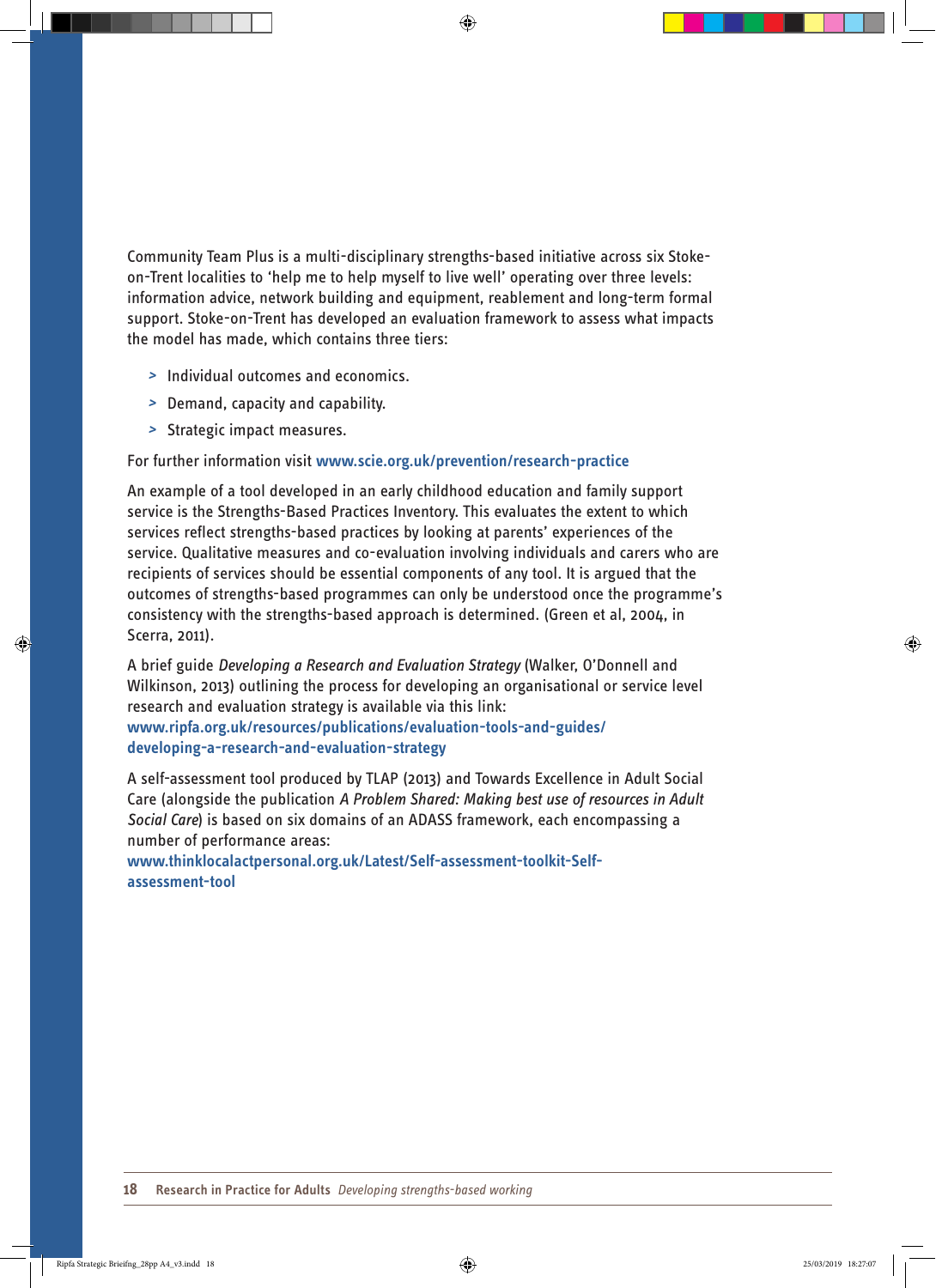#### **Six standards of strengths-based practice:**

#### *>* **Discovering personal outcomes**

The most crucial element of any approach is the extent to which people themselves are able to identify their personal outcomes and set goals they would like to achieve in their lives.

#### *>* **Strengths assessment**

The focus is not on problems or deficits. The individual is supported to recognise the inherent resources they have at their disposal which they can use to counteract any difficulty or condition.

#### *>* **Resources from the environment**

In every environment there are individuals, associations, groups and institutions who have something to give, that others may find useful. It is the practitioner's role to enable links to these resources.

*>* **Explicit methods are used for identifying strengths for goal attainment** These will be different for each of the strengths-based approaches. For example, in Solution Focused Brief Therapy people will be assisted to set goals before the identification of strengths.

#### *>* **The relationship is hope-inducing**

It aims to increase the hopefulness of the person. Hope can be realised through strengthened relationships with people, communities and culture.

#### *>* **Meaningful choice**

A collaborative stance where people are experts in their own lives. The practitioner's role is to increase and explain choices, encouraging people to make their own decisions and informed choices.

(Adapted from Rapp, Saleebey and Sullivan, 2008)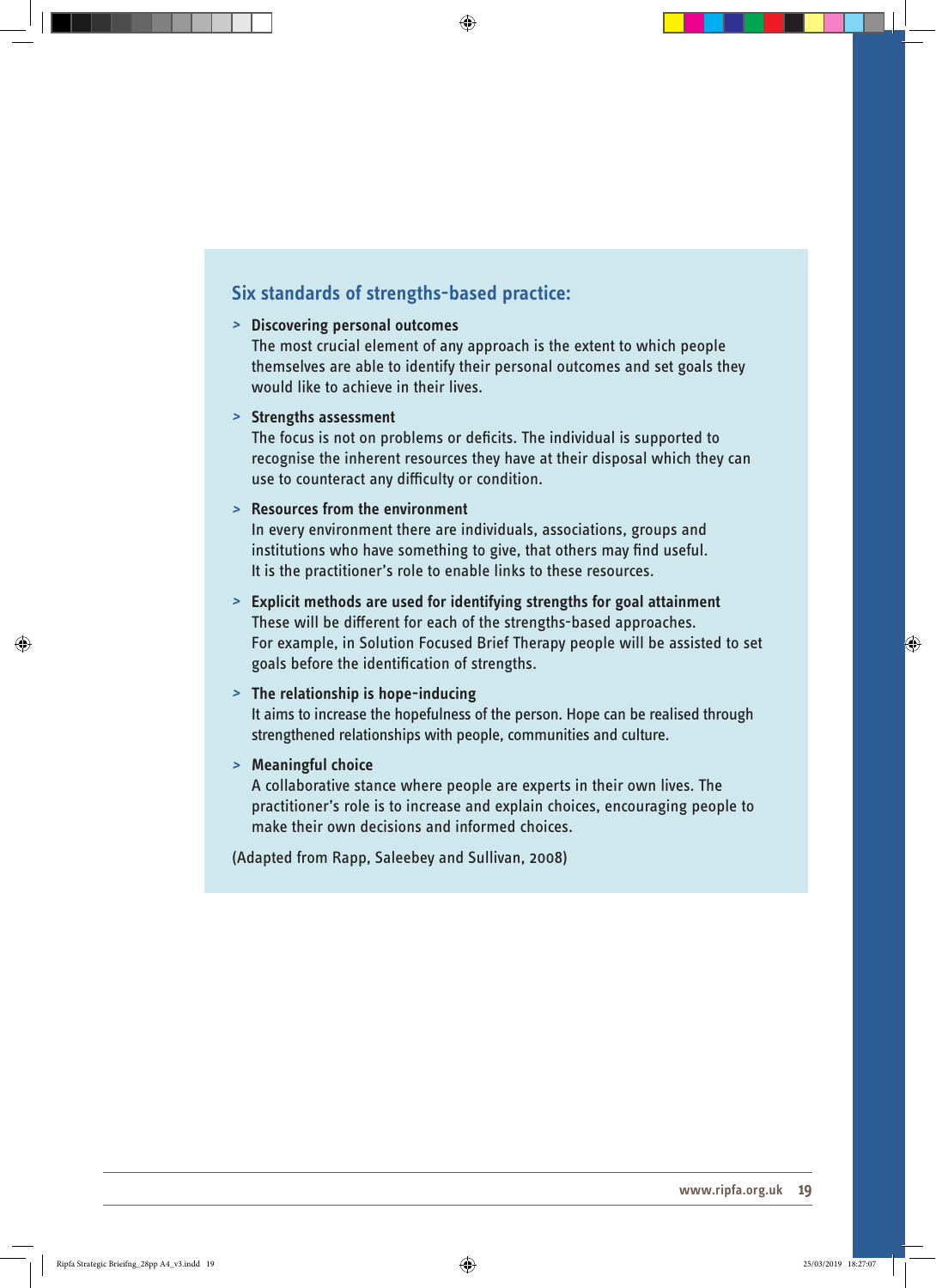## **Conclusion**

*…the values of the senior management team…the foundation stone on which strategies and services are developed. If you believe in a model of social care that is rights-based and rooted in autonomy and citizenship, then you are half way there. The whole senior leadership team is passionate about a strengths-based approach and support and challenge each other in each measure.*

Cath Roff, Director of Adult Social Care, Leeds City Council (Romeo, 2017)

There is no doubt about the vital importance of mangers and leaders in fulfilling the promise of strengths-based working. Effective leadership is an essential component. As the evidence base grows, examples of good practice in local authorities increasingly include accounts of how they are enabling, developing and evaluating initiatives to change the culture in adult social care. In conclusion, the box below offers some examples:

In their study of people's experiences in adult social care services, NICE (2018) provide eight useful pointers to help organisations put their guidelines into practice, as well as other tools and resources:

**www.nice.org.uk/guidance/ng86/chapter/Putting-this-guideline-into-practice**

For its final report of *Realising the Value*, an 18-month programme funded by NHS England to develop a new relationship with people and communities (NHS Five Year Forward), Nesta (2016) identified 'Ten actions to put people and communities at the heart of health and wellbeing':

**www.nesta.org.uk/report/realising-the-value-ten-actions-to-put-people-and-communities-at-the-heart-of-health-and-wellbeing**

Case studies of local councils such as Hertfordshire's 'Great Leap' and Calderdale's change programme offer key messages and 'top tips' respectively (Gollins et al, 2016): **www.thinklocalactpersonal.org.uk/\_assets/Resources/TLAP/BCC/TLAPChangingSW-Culture.pdf** 

A report funded by the King's Fund (Ham and Alderwick, 2015) *Place-based systems of care* examines how local systems of care should be determined by NHS organisations, working collaboratively with their partners and taking responsibility for all people living within a given area. Recommendations include a set of ten design principles:

**www.kingsfund.org.uk/publications/place-based-systems-care/tendesign-principles**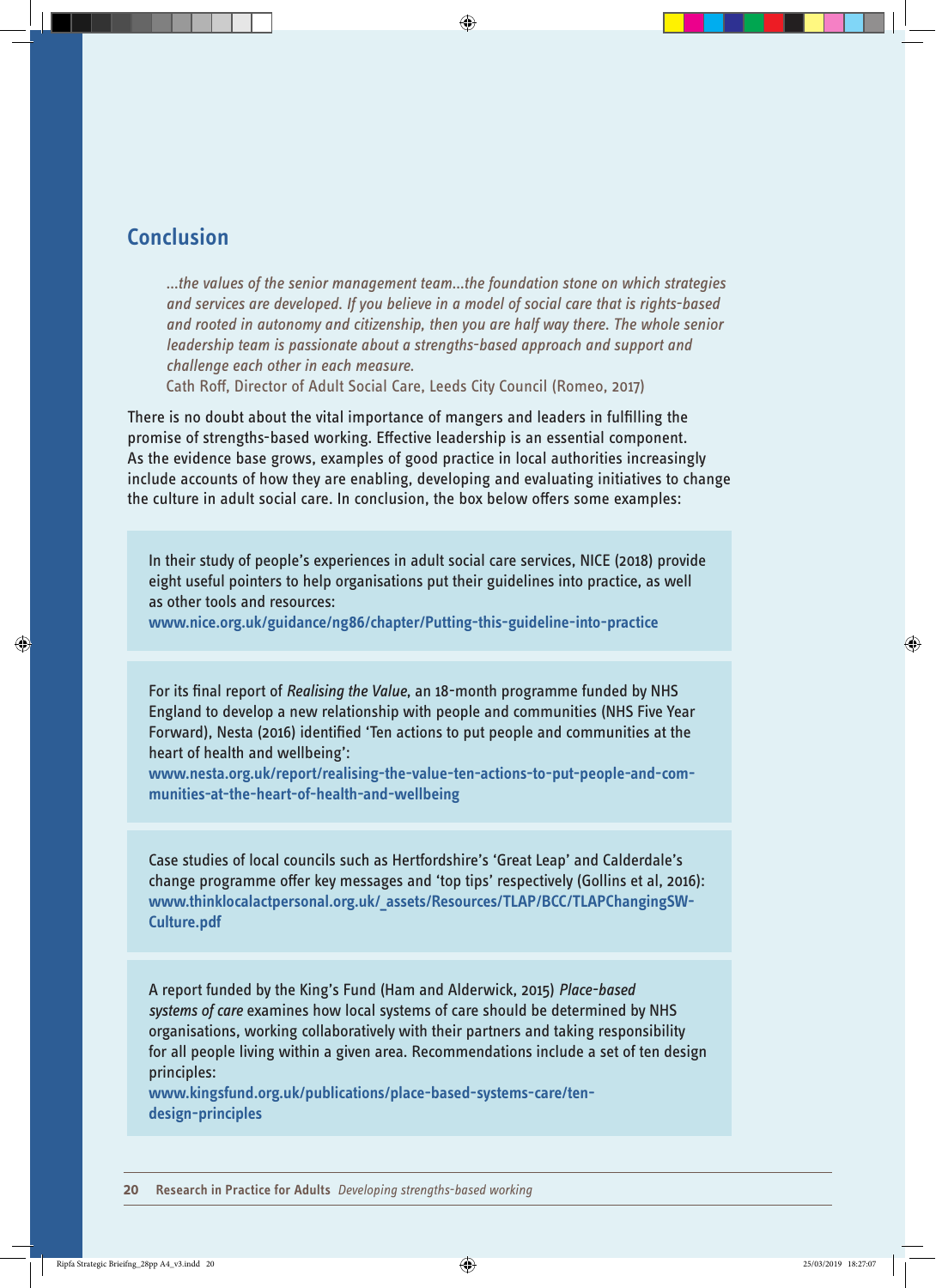## **Effective strengths-based working**

**Reflective conversations Peer challenge Cultural change Communication Regular supervision Wellbeing Regional support Holistic Evaluation: self-assessment, 'mystery shopping' Action plans Peer networks Personalisation Shared learning**

**Partnerships: Individual and carer groups, TLAP, LGA, ADASS, universities**

**Reflective practice Learning exchange events** 

**Asset-mapping: Team strengths, individual team members**

## **Whole system approach Co-production**

**Community resilience: Assets and resources** 

## **Multi-disciplinary work**

**Person-centred care**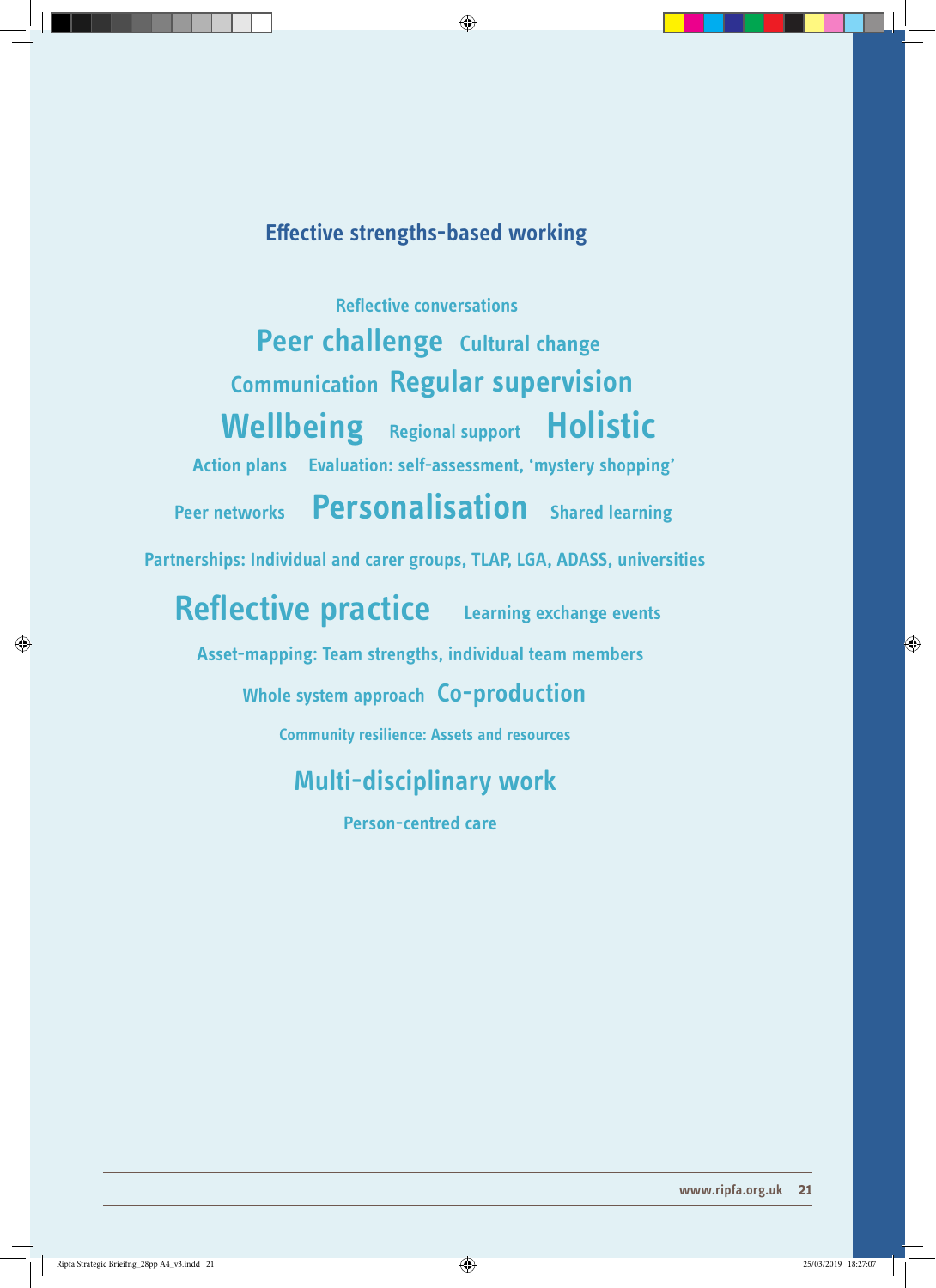### **References**

**guidance**

Baron S and Stanley T (2019) *A Strengths Based Framework for Strengths Based Social Work with Adults*. London: HMSO. Available online:

**www.gov.uk/government/publications/strengths-based-social-work-practice-framework-and-handbook**

BASW (British Association of Social Workers) (2014) *The Code of Ethics for Social Work.* Birmingham: BASW. Available online:

**www.basw.co.uk/about-basw/code-ethics** 

DH (Department of Health) (2017) *Care and Support Statutory Guidance. Developing resilience and promoting individual strength.* London: HMSO. Available online: **www.gov.uk/government/publications/care-act-statutory-guidance/care-and-support-statutory-**

DH (Department of Health) (2012) *Caring for our future: Reforming care and support. Cm 8378.* London: TSO.

Farquason C (2017) 'How a social worker saved my life'. *Community Care.* Available online: **www.communitycare.co.uk/2017/07/03/social-worker-saved-life-2**

Fox A (ed.) (2013) *The New Social Care: Strengths based Approaches.* 2020 Public Services Hub at the RSA. Available online:

**www.thersa.org/globalassets/pdfs/reports/new-social-care-strength-based-approaches.pdf** 

Franklin C, Zhang A, Froerer A and Johnson S (2016) 'Solution Focused Brief Therapy: A systematic review and meta-summary of process research'. *Journal of Marital and Family Therapy* 43, 1, 16–30.

Gollins T, Fox A, Walker B, Romeo L, Thomas J and Woodham G (2016) *Developing a wellbeing and strengths-based approach to social work practice: Changing culture.* London: TLAP (Think Local Act Personal Partnership).

Goodman P (2018) 'The big squeeze: In slow-bleed Britain, austerity is changing everything.' *Independent.* London: Independent newspaper. Available online:

www.independent.co.uk/news/long\_reads/britain-austerity-changing-everything-prescot-food**banks-universal-credit-a8373851.html**

Gray M (2011) 'Back to Basics: A critique of the Strengths Perspective in Social Work'. *Families in Society* 92, 1, 5-11.

Graybeal C (2001) 'Strengths-based social work assessment: Transforming the dominant paradigm'. *Families in Society: The Journal of Contemporary Human Services* 82, 233-242.

Guthrie L (2017) *Evaluating family group conferences with adults: Practice Tool.* Dartington: Research in Practice for Adults.

IFSW (International Federation of Social Workers) (2012a) *Global Standards for Social Work.* Rheinfelden, Switzerland: IFSW. Available online: **www.ifsw.org/global-standards** 

IFSW (International Federation of Social Workers) (2012b.) *Statement of Ethical Principles.* Rheinfelden, Switzerland: IFSW. Available online: **www.ifsw.org/statement-of-ethical-principles**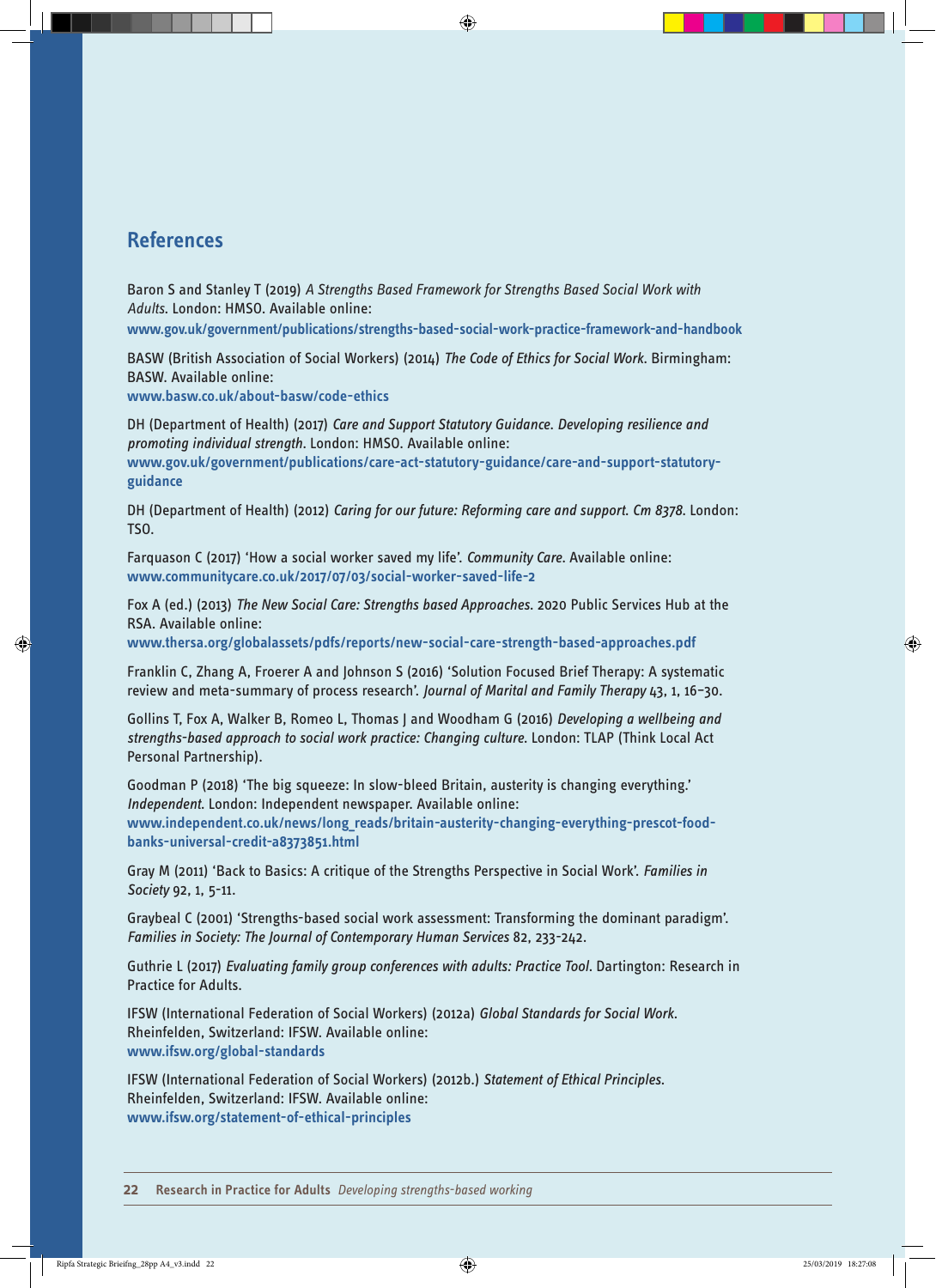James Lind Alliance (2017) *Priority Setting Partnership for Adult Social Work.* Southampton: James Lind Alliance. Available online: **www.jla.nihr.ac.uk/priority-setting-partnerships/adult-social-work/the-survey.htm** 

King's Fund (2016) *Patients as Partners.* London: The King's Fund.

Lewis S (2017) *Making an outcomes approach work in practice: Frontline Briefing.* Dartington: Research in Practice for Adults.

Manchester City Council (2018) *Watch Manchester social workers react to thank you letters from children and families.* Manchester: Manchester City Council.

Available online: **www.manchester.gov.uk/news/article/7934/watch\_manchester\_social\_workers\_** react to thank you letters from children and families

McLean J, McNeice V and Mitchell C (2017) *Asset-based approaches in service settings: Striking a balance.* Glasgow: Centre for Population Health.

*McNamara R and Morgan S (2016) Risk enablement: Practice Tool. Dartington: Research in Practice for Adults.*

Miller R and Whitehead C (2015) *Inside out and upside down. Community based approaches to social care prevention in a time of austerity.* Birmingham: University of Birmingham.

NICE (National Institute for Health and Care Excellence) (2018) *People's experience in adult social care services: Improving the experience of care and support for people using adult social care services.* London: NICE. Available online: **www.nice.org.uk/guidance/ng86** 

NMC (Nursing and Midwifery Council) (2015) *The Code. Professional standards of practice and behaviour for nurses and midwives.* London: NMC. Available online: **www.nmc.org.uk/globalassets/sitedocuments/nmc-publications/nmc-code.pdf**

Pattoni L (2012) *Strengths-based approaches for working with individuals.* Glasgow: Iriss. Available online: **www.iriss.org.uk/resources/insights/strengths-based-approaches-working-individuals**

Rapp C and Sullivan P (2014) 'The Strengths Model: Birth to Toddlerhood'. *Advances in Social Work* 15, 1, 129-142.

Rapp C, Saleebey D and Sullivan P (2008) 'The future of strengths-based social work practice' in Saleebey D (ed.) (2006) *The strengths perspective in social work practice (4th edition).* Boston: Pearson Education.

Reynolds B (1951) *Social work and social living: Explorations in philosophy and practice.* Silver Spring, MD: NASW Press.

Romeo L (2018) *Chief Social Worker for Adults Annual Report: Strengths-based practice and achieving better lives.* Available online: **https://assets.publishing.service.gov.uk/government/uploads/system/** uploads/attachment\_data/file/691638/Chief\_Social\_Worker\_for\_Adults\_-\_Annual\_report\_2018.pdf

Romeo L (2017) *Strengths-based social work practice with adults. Roundtable report.* London: Department of Health. Available online: **www.gov.uk/government/uploads/system/uploads/ attachment\_data/file/652773/Strengths-based\_social\_work\_practice\_with\_adults.pdf**